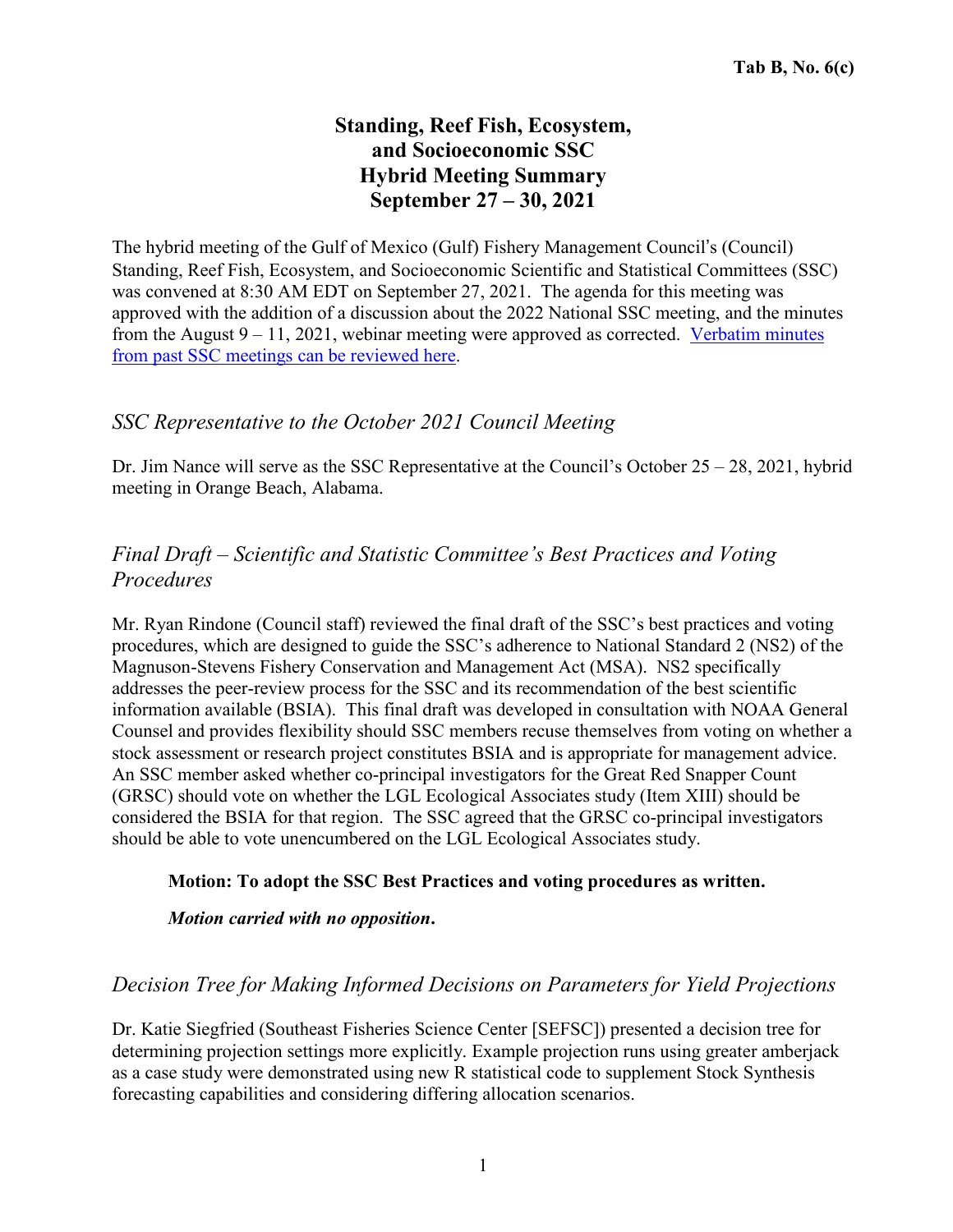Projections require several decisions to be made: years over which to average fishing mortality and selectivity, retention parameters, treatment of recruitment and interim landings, and computation of a sector allocation ratio, if applicable. Forecasted recruitment estimates can be calculated within the model or measured by steepness observed using the stock-recruitment curve. In the model-based scenario, the time period used to inform recruitment forecasting must be determined. This decision can be difficult if observed contemporary recruitment greatly varies from historical recruitment which could indicate a variety of stock states (e.g., overfishing, regime shift).

When exploring whether to use maximum sustainable yield (MSY) or a proxy, the SSC considers whether the model is using a well-estimated steepness value. If a spawning potential ratio (SPR) proxy for MSY is specified and a new assessment can estimate steepness, the SSC may make a recommendation about the use of a proxy. Diagnostics such a likelihood profiles or contour plots (two-dimensional likelihood profiles) can be used to validate this decision by considering the three stock recruit parameters: steepness (h), virgin recruits  $(R_0)$ , and the uncertainty of the estimates of recruits (sigma\_R) with the goal of identifying a global minimum in the likelihood phase space that would be similar to the model estimate of steepness.

In past, the SEFSC used the spawning stock biomass  $(SSB)$  ratio  $(SSB/SSB<sub>0</sub>)$  or the SPR ratio (SSB/SSBSPR30%), acknowledging that there has been very little discussion of the differences or merits of each approach. When projected recruitment is close to  $R_0$ , these two targets yield similar results. Affected parameters from these decisions include changes to benchmarks and expected stock size, expected short term and long-term yield, revision of any rebuilding target, and consideration of how changes to allocations can change benchmarks and the resulting yield.

The SSC asked about the incorporation of discards and bycatch in the projections and the incorporation of any economic effects. Dr. Siegfried replied that discard mortality and bycatch are considered in model-generated projections; however, the incorporation of economic effects are not presently informing the models. Discussions are expected later at this SSC meeting to better inform allocation decisions considerate of economic data.

The SSC asked about the use of recruitment data in projections and whether the use of the stock recruit curve, with its standard deviations, would improve understanding of uncertainty inherent to the model in the absence of a robust stock-recruit relationship. The SEFSC replied that when the stock-recruitment relationship is poorly understood, the projections have typically used a fixed value of steepness, which constrains the estimated uncertainty.

An SSC member commented that climate change is likely to have a primary influence on recruitment estimates earlier in the time series; therefore, consideration of years for calculating average recruitment over a longer time period may be necessary to capture those broader effects. Dr. Siegfried agreed and reiterated that modeling the differences between the decisions related to the recruitment timeline used in the projections was important for understanding these effects.

Dr. Nathan Vaughan (Vaughan Analytics) presented new R statistical code for determining yield projections for stocks with sector allocations. There are several assumptions which are highly influential to stock assessment forecasting for greater amberjack: future recruitment patterns define stock productivity and variability; fleet selectivity and retention functions; fishing sector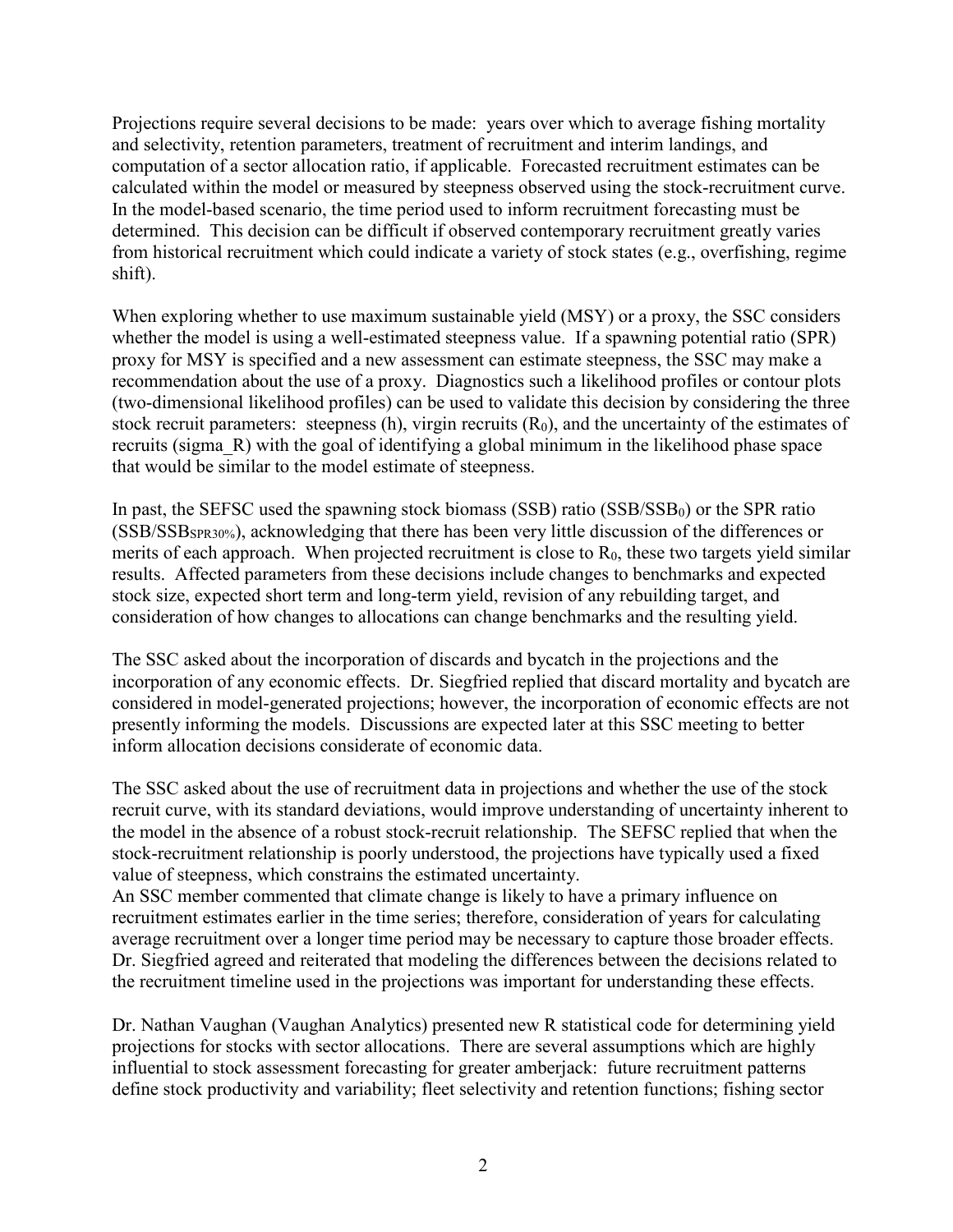allocations; and, benchmark targets (e.g., fishing mortality (F) at MSY, MFMT, F at the rebuilding target of 2027 (F<sub>Rebuild</sub>), F at optimum yield (F<sub>OY</sub>), and the minimum stock size threshold (MSST)). The new code achieves multiple objectives: achieves target benchmarks for yield or stock status such as MSY or SPR30%; estimates a static F that achieves benchmarks at equilibrium; projects fishery at MFMT in every year; project and catch with constant sector allocation and fleet-specific effort. For greater amberjack, fishing to a target of SSB30%SPR under different recruitment scenarios results in variable estimates of forecasted recruitment, SPR, and allowable future fishing mortality. An SSC member asked for a comparison analysis to ascertain how the different projection approaches affect stock benchmarks. Dr. Vaughan said, in the case of greater amberjack, the effect is considerable, and such a magnitude of effect may not be as pronounced for other species, or for species for which steepness is fixed.

Dr. Vaughan commented that if equilibrium catch projections were calculated separate from benchmark calculations, additional considerations would be needed to avoid unanticipated effects. Council staff asked about the effect of recent recruitment estimates that were higher than the longterm average. Dr. Vaughan replied that doing so would provide an inverse result, in that increases in catch could be estimated to drive recruitment down, resulting in lower catch limits in time.

Dr. Vaughan reviewed the default (constant annual fleet-specific effort) approach to addressing sector allocations in Stock Synthesis (SS). The SEFSC's previous approach to achieve the benchmark target used an iterative search for the target benchmark on top of the base SS allocation adjustment by adjusting the target benchmark input in SS until the achieved benchmark equals the true target benchmark. Dr. Vaughan cautioned that MSY or  $F_{MAX}$  (MSY per recruit) benchmarks cannot be achieved with this approach and noted that this approach does not ensure that annual F targets are achieved.

Dr. Vaughan next detailed the new approach for projecting yields from the base model, which uses SS to input fixed fleet- and year-specific Fs by iteratively adjusting fleet-specific annual F for 100 years of projections to achieve all forecasting targets. This new approach achieves the benchmark target, annual F targets, allocation targets, and relative effort targets simultaneously, and is functional for all benchmark targets (SSB%, SPR%, MSY,  $F_{MAX}$ ). A combined all-target multiplier is then used to adjust SS input values and the forecast is re-run before again comparing achieved and target outcomes; it is at this point that the benchmark are modified by the application of the code. The new approach can achieve multiple forecasting targets, including the overfishing limit (OFL), acceptable biological catch (ABC), and F<sub>Rebuild</sub>.

### *Review of SEDAR 70: Gulf of Mexico Greater Amberjack Stock Assessment*

Dr. Siegfried provided an overview of the projection settings for greater amberjack from the January 2021 SSC meeting: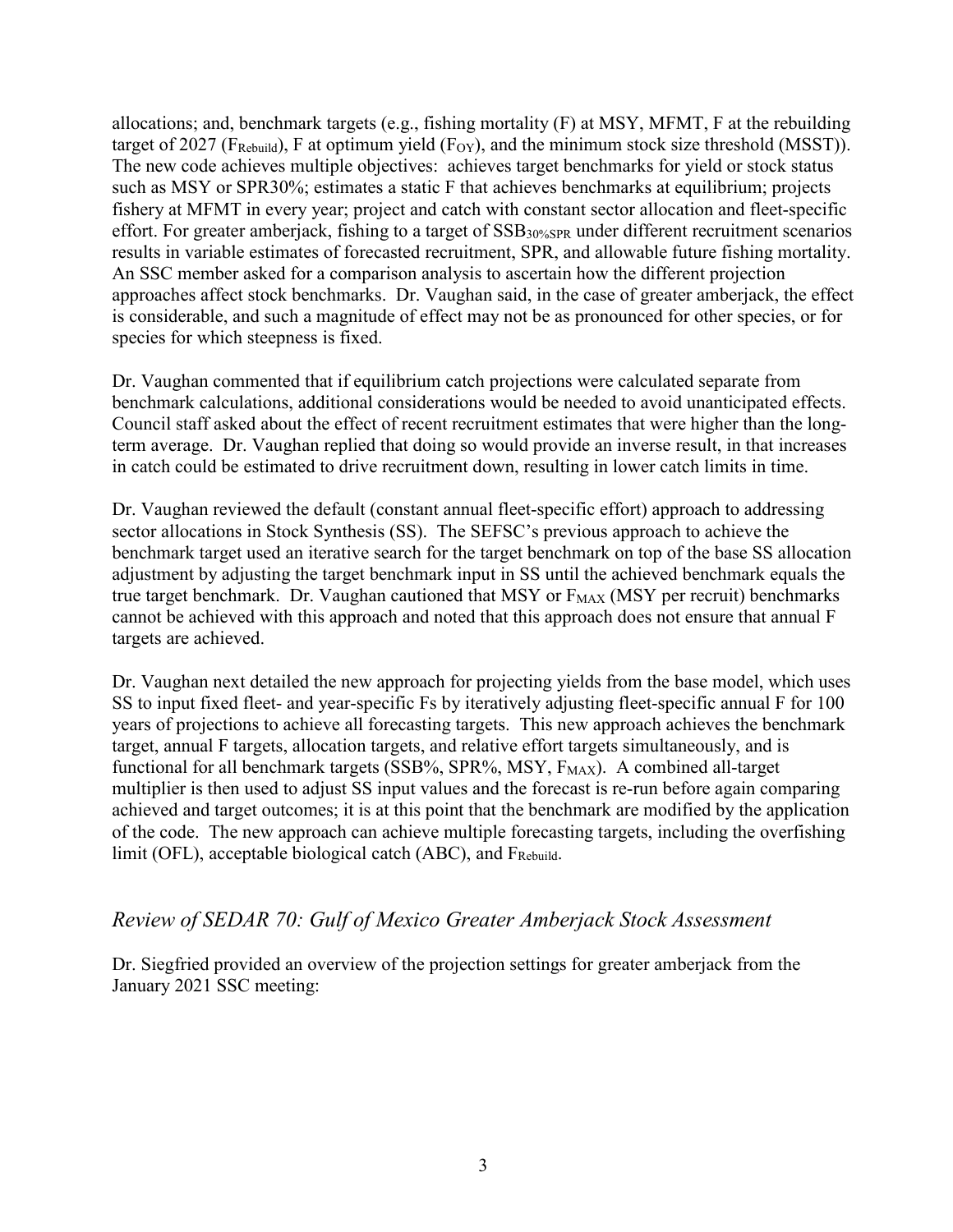| Parameter                 | Value                                                                                                                                                                | Comment                                                                                               |
|---------------------------|----------------------------------------------------------------------------------------------------------------------------------------------------------------------|-------------------------------------------------------------------------------------------------------|
| <b>Relative F</b>         | Average from $2016 - 2018$                                                                                                                                           | Average relative fishing mortality<br>over terminal three years (2016-2018)<br>of model               |
| Selectivity               | Average from $2016 - 2018$                                                                                                                                           | Average fleet specific selectivity<br>estimated over terminal three years<br>$(2016 - 2018)$ of model |
| Retention                 | Average from $2016 - 2018$                                                                                                                                           | Average fleet specific retention<br>estimated over terminal three years<br>$(2016 - 2018)$ of model   |
| Recruitment               | Average from $2009 - 2018$                                                                                                                                           | Average recruitment over last 10<br>years                                                             |
| 2019 and 2020<br>Landings | 158.11 mt (Commercial Vertical<br>Line), 12.4635 mt (Commercial<br>Longline), 44.9437 thousands of fish<br>(Charter/Private), 1.3209 thousands of<br>fish (Headboat) | Average 2017-2019 landings                                                                            |
| <b>Allocation Ratio</b>   | 27:73                                                                                                                                                                | commercial: recreational                                                                              |

In the SEDAR 70 model, the steepness profiles indicated that the model-identified lower likelihoods for steepness showed that values between 0.7 and 0.8 were equally likely. The lowest likelihood was at a steepness value of 0.777. Numerous retention blocks were used for greater amberjack to accommodate management modifications through time. Specific to the revised projections for greater amberjack, the recruitment facets of the projections settings that are being reconsidered are the timeline for fixing recruitment and the treatment of recent landings. For the latter, excluding terminal years of data has an effect on the projections; this decision may have merit if the year(s) to be excluded represent some atypical retention scenario (e.g., due to a change in effort unrelated to management, like COVID).

Differences in the estimated numbers of recruits (millions of fish) varied based on the time series of recruitment used. If using the most recent 10 years (2009 – 2018), the assumption becomes that the stock is now less productive than in the past, and recruitment is estimated at 1,650 million fish. If using the long-term average (1970 – 2018), recruitment is estimated at 2,805 million fish. If using the "data rich" time period (1984 – 2018), recruitment is estimated at 2,156 million fish. High uncertainty is observed in the annual recruitment estimates pre-1984 and from  $2016 - 2018$ .

An SSC member commented that the SSC normally recommends catches for three, and not more than five, years into the future. Under these circumstances, looking at the recent recruitment to inform the subsequent three to five years of catch recommendations is appropriate, because it reflects the most recent state of nature for the stock's recruitment patterns. In the short-term, it may not be appropriate to assume a fixed level of recruitment from a longer-term average, as such an estimate may be too optimistic or pessimistic, depending on the data. Specific to greater amberjack, this may mean that a lower equilibrium yield must be accepted in the short-term, as it best reflects the current state of nature; however, as greater amberjack is continually reassessed, the SSC will be able to continually re-evaluate recruitment through time. Dr. Siegfried cautioned that using the more recent recruitment for greater amberjack will result in lower yield projections, and assumes a lower rebuilding threshold because the recent recruitment implies a regime shift to a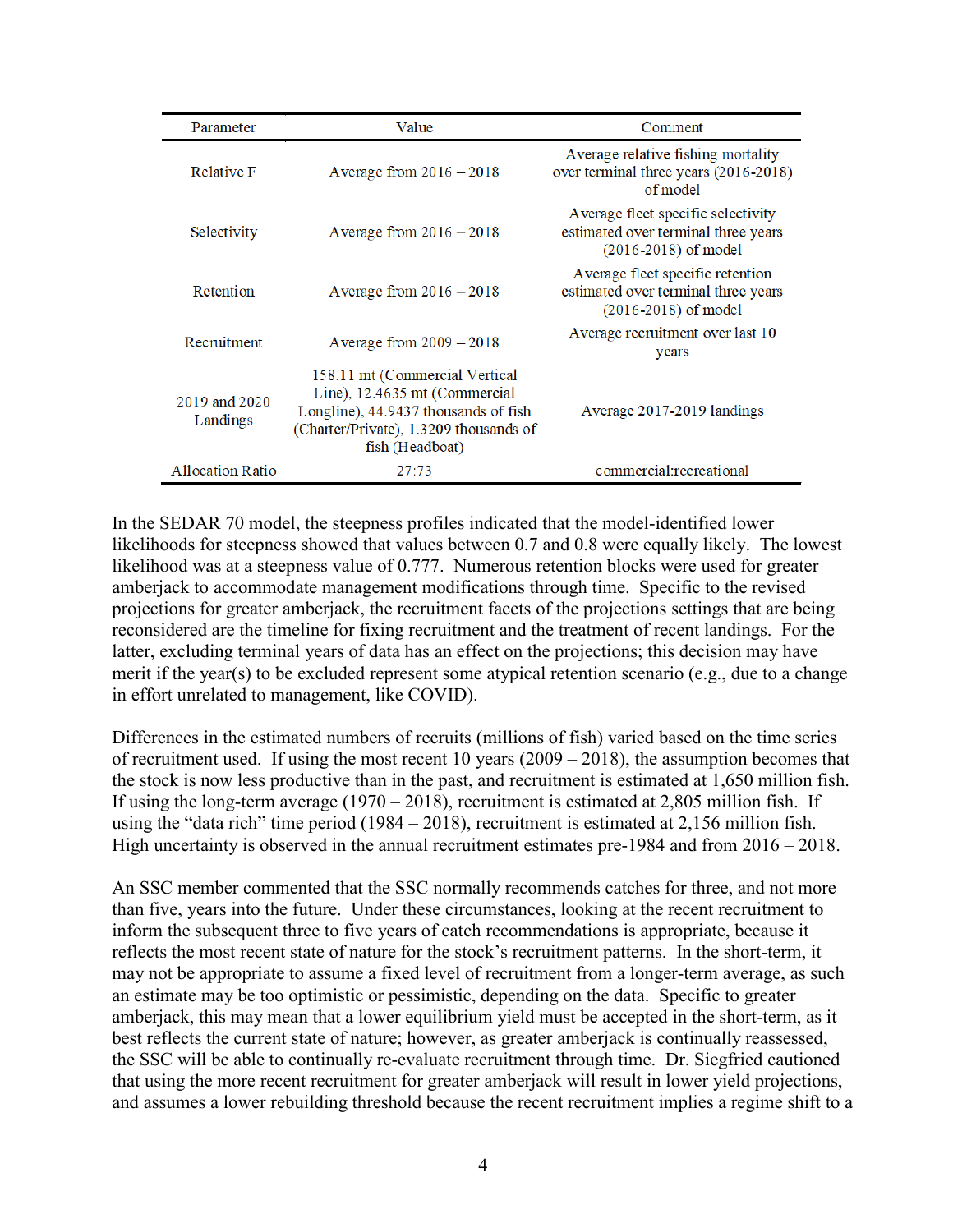stock that is no longer as productive as in years past. Implying this regime shift means rebuilding will be faster at the same fishing mortality rate because the stock doesn't have to reach a higher rebuilding threshold. The SSC member cautioned that fixing some model parameters, and also using a model-derived SRR, as a source of considerable uncertainty. Fixing steepness is expected to have a predictable effect with respect to SPR; thus, fixing steepness and using a model-derived SRR may be masking the model's true uncertainty.

An SSC member inquired about the new projection procedure in association with the requirements of the MSA. If there is a regime shift assuming that the stock will not return to its historical productivity, would that conflict with the objectives of MSA for managing stocks? Dr. Siegfried indicated that this aspect had not been yet been discussed. It is unclear how a dynamic  $R_0$ , as representative of a regime shift, would integrate within the rebuilding requirements of the MSA. An SSC member asked how the benchmark reference points estimated from the model yield projections can apply to the stock's condition in the future. Dr. Siegfried replied that the SSC needed to determine to what level the stock would be considered rebuilt using the settings applied to the recruitment and other factors for the yield projections.

An SSC member noted that using the approach with a stock experiencing a regime shift presents a special case. There may be merit in projecting an OFL using a long-term time series to inform recruitment when the stock was at a historical state; however, use more contemporary years for forecasting recruitment within a regime shift period to calculate ABC. It is then likely that the recommended OFL may be substantially higher than ABC. These dynamics will need to be accurately communicated to the Council to aid in interpretation of the catch advice.

Dr. Siegfried compared the results of using the revised projections code by Dr. Vaughan versus the previously used method from January 2021. Under the new method, the stock is no longer expected to be overfished relative to the MSST; however, the stock is not expected to completely rebuild to  $SSB_{MSY}$  ( $SSB_{SPR30\%}$ ) by 2027. This result contradicts the stock status reviewed by the SSC in January 2021, which found the stock to be overfished and undergoing overfishing. Council staff clarified that the stock can be considered to no longer be overfished, yet not rebuilt, as the latter requires the ratio of the  $SSB<sub>Current</sub>$  to the  $SSB<sub>MSY</sub>$  to be greater than or equal to 1.

SSC members discussed the plausibility of the estimates of  $SSB<sub>Current</sub>$  against the virgin  $SSB$  $(SSB<sub>0</sub>)$ , the MSST, and SSB<sub>MSY</sub>. The SSC questioned whether the stock could ever rebuild to the rebuilding target at  $SSB$ <sub>MSY</sub>, given the current assumptions about  $SSB_0$  and  $R_0$ . Dr. Siegfried noted that the methods in the assessment were accepted, and that if the settings for the projections are modified by the SSC, then adequate justification should be recorded and new projections can be generated. An SSC member asked about the degree to which the data used in the SEDAR 70 assessment focused more so on the eastern or western Gulf. Dr. Siegfried and Council staff replied that the fishery-independent data were solely from the eastern Gulf via several video surveys.

An SSC member noted that the  $SSB<sub>0</sub>$  is the same as that calculated in SEDAR 70; however, the ratio of SSB to  $SSB<sub>0</sub>$  is less than half of that observed in SEDAR 70. He contended that this scenario may not be a regime shift, but rather recruitment overfishing. Dr. Siegfried referenced a peer-reviewed journal article (Klaer et al. 20[1](#page-4-0)5<sup>1</sup>) which has guided the SEFSC's discussion of

<span id="page-4-0"></span> <sup>1</sup> dx.doi.org/10.1016/j.fishres.2015.03.021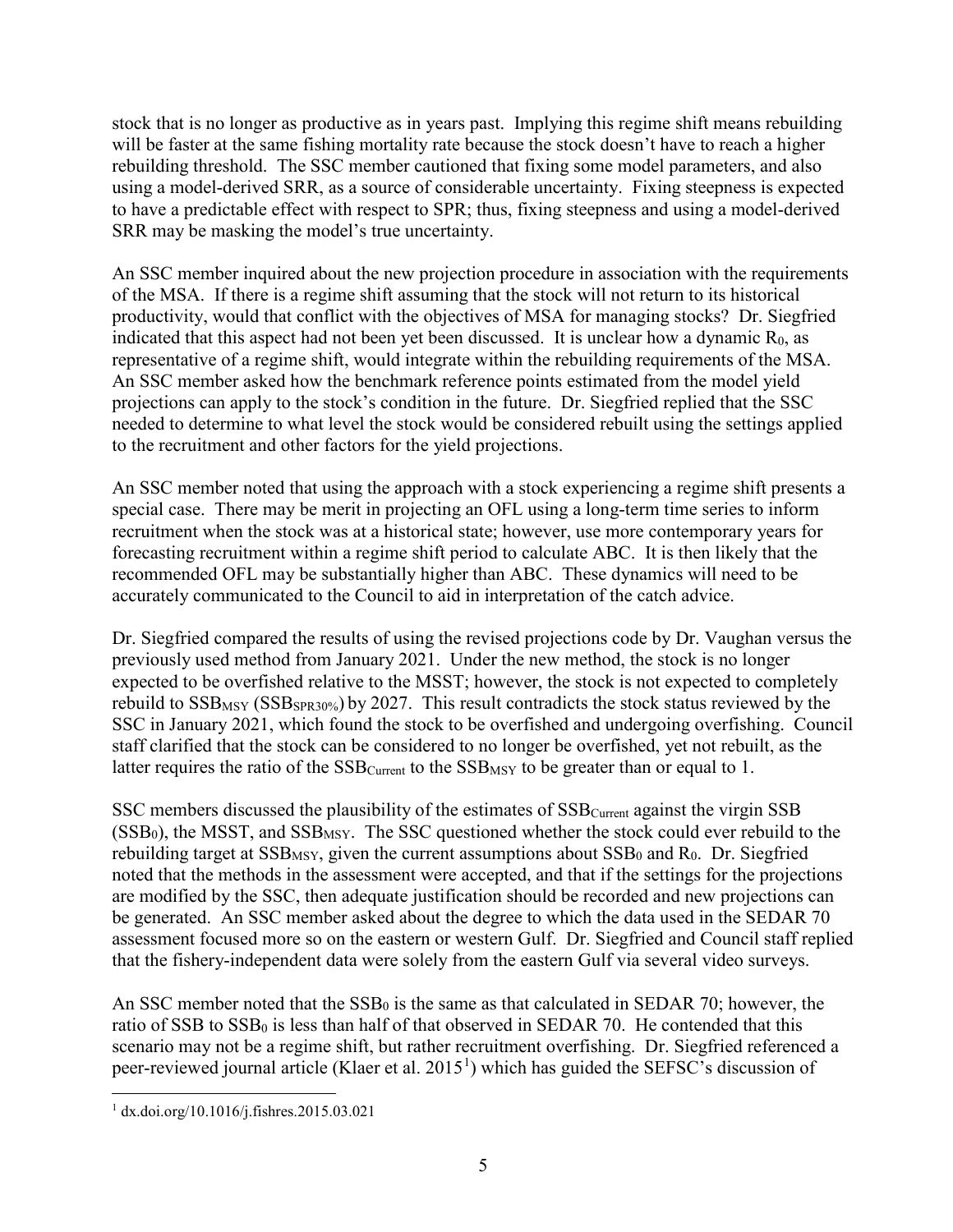what constitutes a regime shift and will provide that article to the SSC. SSC members encouraged additional discussion about the probability of a regime shift for greater amberjack at a future meeting.



Figure 1. Recruitment for Gulf greater amberjack from SEDAR 70. Dotted lines indicate longterm (black) and short-term (red) averaging periods.

Dr. Siegfried asked that the SSC provide input on how to set up the projections for SEDAR 70 for generating catch advice for greater amberjack and to discuss the treatment of recruitment in the future. Further, the use of SPR proxies as opposed to using a proxy level of depletion as a target should be discussed.

| Projections Parameter Definitions for SEDAR 70: Gulf of Mexico Greater Amberjack |                          |                                 |
|----------------------------------------------------------------------------------|--------------------------|---------------------------------|
| Parameter                                                                        | Value                    | <b>Comment</b>                  |
| <b>Relative F</b>                                                                | Average 2016-2018        | Same as SEDAR 70                |
| <b>F</b> Current                                                                 | Geometric mean 2016-2018 | Same as SEDAR 71                |
| <b>Selectivity</b>                                                               | Average 2016-2018        | Same as SEDAR 72                |
| <b>Retention</b>                                                                 | Average 2016-2018        | Same as SEDAR 73                |
| <b>Recruitment (OFL)</b>                                                         | Average 2009-2018        | Same as SEDAR 74                |
| <b>Recruitment (ABC)</b>                                                         | 75%SPR30                 | Same as SEDAR 75                |
| Landings                                                                         | Average 2017-2019        | Used in 2020-2021               |
| <b>Allocation ratio</b>                                                          | 27:73                    | Plus, allocation ratio requests |
| <b>Steepness</b>                                                                 | 0.777                    |                                 |

An SSC member was cautious about assuming future recruitment would increase so optimistically to allow for setting recruitment at a level equivalent to the long-term average. The SSC then drafted a table detailing its preferred projection settings for SEDAR 70, noting which settings would mirror SEDAR 70 and where those settings differed. Discussion of the time period to use for recruitment was discussed, with the SSC noting the consequences of selecting the recent or longer time series of data. Specifically, the SSC did not want to set catch advice which was overly optimistic based on a higher average recruitment than maybe biologically plausible.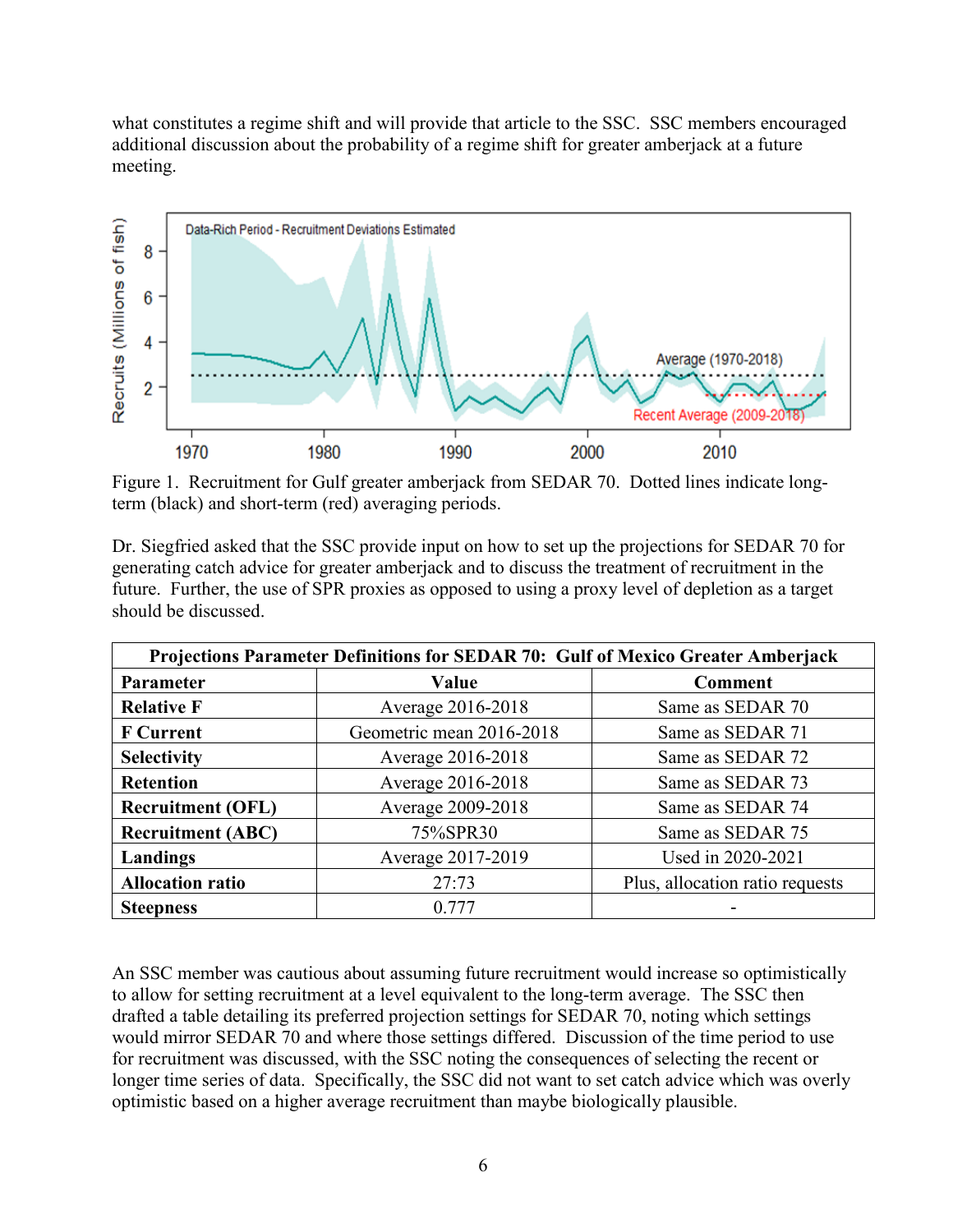The SSC discussed considering recruitment specific to setting the OFL and the ABC separately. An SSC member thought revising the data-rich period from 1984 – 2018 to 1990 – 2018 would be appropriate, as doing so would omit years in the data where recruitment oscillates strongly and data collection methods were more varied. Dr. Siegfried replied that the inclusion of 1984-forward in the "data rich" period was taken from the deliberations from SEDAR 70, in which those years ought to have been modified otherwise if the data merited doing so. An SSC member suggested beginning the recruitment period in 1995 when data collection became species-specific for jacks.

Other SSC members commented that they thought setting the OFL based on a longer-term average recruitment had merit, as that would be the rebuilding goal; in contrast, the ABC could be set to a more recent recruitment level to better reflect contemporary stock dynamics and the associated effects from fleet-specific selectivities and retention parameters. Ultimately, the SSC decided to use the recruitment period of 2009 – 2018 to inform projections of OFL. Dr. Vaughan cautioned that, since the prescribed time period for the OFL is so close to the rebuilding date of 2027, the FRebuild yield projections are not much decreased from the OFL yield projections. As such, the SSC maintained setting the ABC equivalent to 75% of SSB<sub>SPR30%</sub>, as was done when the SSC last revised greater amberjack catch limits following its initial review of SEDAR 70.

The SSC further reviewed revised projections for greater amberjack on Thursday, September 30. Dr. Siegfried reviewed the SSC's earlier preferred settings for the projections. OFL and ABC projections based on the sector allocation options requested by the Council were compared, with the ABC projections performed to rebuild the stock under each scenario by 2027. The current rebuilding plan uses the stock recruitment relationship (SRR) curve; deviating from that decision reduces the expected long-term yield and recovery target. Generally, as additional fish are allocated to the recreational sector, the overall predicted yields are reduced. By using recent years of recruitment for greater amberjack, a regime shift to a lower level of stock productivity is inferred. This is expected to result in fewer recruits, a reduced stock size, and lower yields in the long-term. As previously discussed, a lower than expected stock size under a regime shift scenario will be easier to achieve.

An SSC member asked if the projections had been performed with the long-term recruitment average, expressing some hesitancy in accepting that a regime shift has occurred. The SSB for greater amberjack has oscillated, but remained generally consistent, since the 1990s. The SSC recognized that defining the conditions of a regime shift is difficult. Changing the assumptions about recruitment were noted to affect the decisions to be made regarding how to define the ABC. The SSC thought that it would be more appropriate to continue using the current  $F_{MSY}$  proxy of FSPR30%, also using the current SRR curve. The SSC also thought that the recent recruitment period (2009 – 2018) was more appropriate for informing recruitment in the near-term, while still targeting a rebuilding date of 2027. The SSC also recognized the reductions necessary for the fisheries, and thought that careful consideration would be needed in determining future management of catch and effort.

**Motion: To continue with the 30% SPR reference point rebuilding projections using the spawner curve recruitments and ABC based on the low recruitment scenario (2009-2018) for greater amberjack.**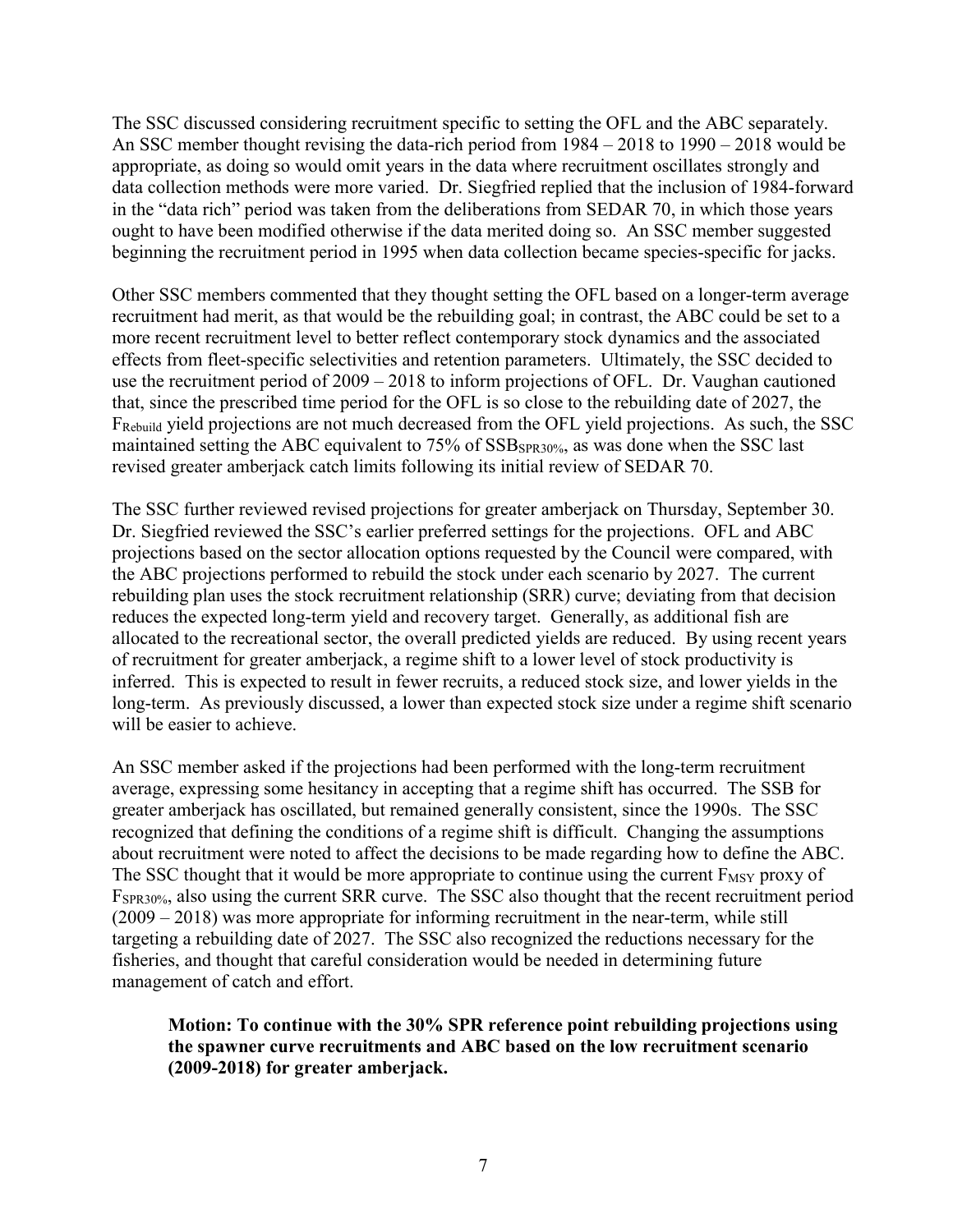*Motion carried 14-8, with three abstentions.*

**Motion: the SSC determined that the SEDAR 70 operational assessment of GOM greater amberjack represents the best scientific information available and based on assessment results, as of 2018, the stock is undergoing overfishing and is overfished.**

*Motion carried 17-5 with three abstentions.*

## *Terms of Reference for Gulf of Mexico Migratory Group Spanish Mackerel Operational Assessment*

Mr. Rindone reviewed the terms of reference for the operational assessment for Gulf migratory group Spanish mackerel. The SSC did not have any edits to the terms of reference and approved them as written.

## *Scope of Work for Gulf of Mexico Migratory Group Cobia Operational Assessment*

Mr. Rindone reviewed the scope of work for the Gulf migratory group of cobia (Gulf cobia). An SSC member asked about the market value of cobia and whether it was a highly sought species in the Gulf. Mr. Rindone replied that Gulf cobia is composed of metapopulations throughout its range, and the density of those populations is not directly proportional to the spatial coverage of those metapopulations, thereby affecting market value and species popularity with anglers. It is a desirable species but infrequently caught by anglers. SSC members proposed several edits to the scope of work:

- Include under TOR #2: "Incorporate social and economic information into the stock assessment considerations as practicable."
- Include under TOR #4: "MSY proxy = yield at  $F_{MSY}$  or proxy ( $F_{SPR30\%}$ )".
- Include under TOR #4: "For the purposes of yield projections, for selectivity and retention, use the average of the most recent three fishing years."

Following these edits, the SSC approved the scope of work for Gulf cobia.

## *Red Tide Ecosystem Modeling*

Dr. David Chagaris discussed the findings from the ecosystem model (i.e., Ecospace) to understand the effects of red tide mortality in West Florida Shelf fisheries focusing on gag grouper. Red tide events occur regularly on the Gulf coast of Florida with severe events having negative effects on marine life. Red tide mortality has been incorporated in previous gag and red grouper stock assessments, although there is still uncertainty as to how to account for these effects in Stock Synthesis (SS) and projections. The goal of this study was to improve how to account for the effects of red tide when assessing and managing reef fish stocks.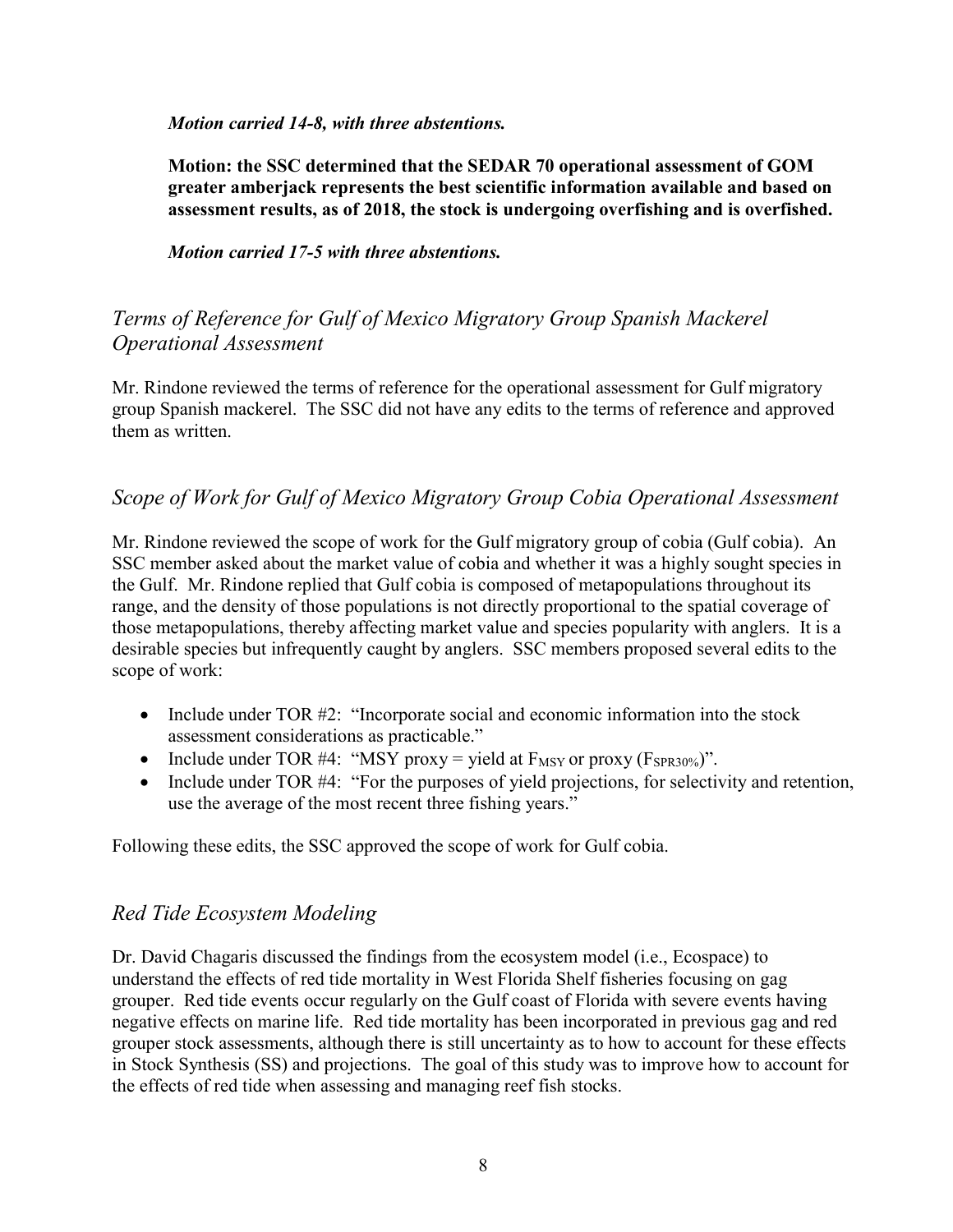Model inputs included fisheries independent data, environmental data, habitat information, and satellite-derived ocean-color data. The development of monthly maps accounts for bloom duration, spatial overlap, and food web effects. Red tide maps were created based on satellitederived imagery and ground-truthed with *Karenia brevis* concentration from Florida Wildlife Research Institute (FWRI) water samples. FWRI's data was also used to estimate bloom severity, keeping in mind that concentration of K. brevis is not correlated with toxicity of the bloom.

When compared to other SEDAR assessments, Ecospace seems to capture similar long-term trends as SS. Model validations runs for blooms in 2005 and 2014 indicate that Ecospace may be potentially over estimating the impacts of red tide during that year, while underestimating the impacts of the 2014 bloom. The extent and location of the bloom may be influencing these results. The 2005 red tide event occurred most of the calendar year and had a larger spatial footprint than the red tide event observed in 2014. The estimated mortality for the 2005 bloom was high for most species and age groups. The 2014 red tide event concentrated in the FL Big Bend region during July and ending in September of the same year, and suggested less mortality of juveniles. Additionally, the 2018 bloom remained mostly in nearshore waters of the southwest Florida coast like influencing relatively higher natural mortality (M) on juveniles. Estimated of the 2019 – 2021 ongoing event also suggest a nearshore bloom. Although M associated with the 2029 – 2021 is lower than the previous examples, the model estimates an increase in M as the bloom persists.

An SSC member asked about foraging and how this was captured by the model. Dr. Chagaris indicated that the model's grid-cells have food web data which can be analyzed, assuming that gag will consume prey species available within the grid even after migrating away from the bloom.

Another SSC member asked Dr. Chagaris' opinion of red tide magnitude and population-level impacts that may affect abundance estimates. Dr. Chagaris discussed the limitations of the fisheries independent monitoring, which are not designed for these types of localized events, and may not provide an accurate snapshot of the bloom effects. The SSC also asked about the uncertainty associated with recreational fleet data. Effort from the recreational fleet tends to be larger nearshore. Dr. Chagaris responded that the model calculated effort dynamics based on profitability of fishing within the grid-cell. The model does not require effort data to be monthly as there is flexibility in how it can be integrated into the model. It was also noted that the model also captures effort variability through time.

# *Review of SEDAR 72: Gulf of Mexico Gag Stock Assessment Report*

Dr. Lisa Ailloud (SEFSC) presented the data inputs, model, results, and projections from the SEDAR 72 operational assessment of Gulf gag grouper. Gag, a protogynous hermaphroditic species, was last assessed in the Gulf in SEDAR 33 Update ([2](#page-8-0)016; SEDAR 33U<sup>2</sup>) using femaleonly spawning stock biomass, and was determined to be sustainably managed at that time.

Several data inputs used in SEDAR 33U were modified in SEDAR 72. Most notably was the change in the recreational catch and effort data to the Marine Recreational Information Program's

<span id="page-8-0"></span><sup>&</sup>lt;sup>2</sup> [https://sedarweb.org/docs/suar/GagUpdateAssessReport\\_Final\\_0.pdf](https://sedarweb.org/docs/suar/GagUpdateAssessReport_Final_0.pdf)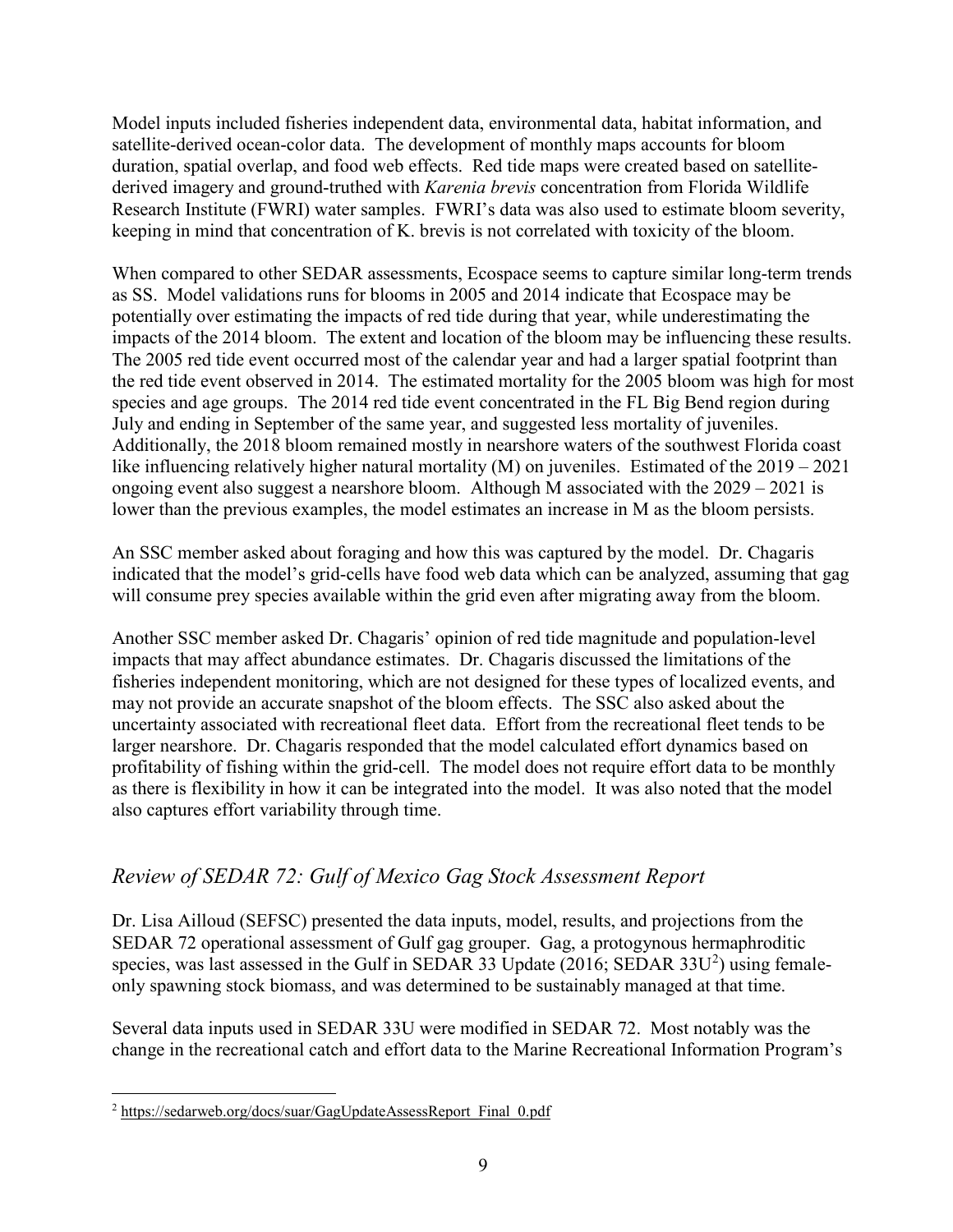Fishing Effort Survey (MRIP-FES) from the previous MRIP Coastal Household Telephone Survey (CHTS). Gag is vulnerable to episodic red tide events, and SEDAR 72 accounted for observations of these disturbances directly within the model. Lastly, improvements were made to improve retention and the recreational fleets' selectivities, and better quantify commercial discards by differentiating between black grouper and gag. Updated information on the maturity schedule, sex transition timing and these influences on the observed sex ratio were informed by recent research. The base model for SEDAR 72 found gag to be overfished and undergoing overfishing for both females-only and sexes-combined estimates of spawning stock biomass (SSB).

The model time series ranged from 1963 through 2019. Removal data were collected from the commercial vertical and longline fleets, and the recreational for-hire, private, and headboat fleets. Fishery-independent data came from the Reef Fish Observer Program, the Headboat Observer Program, the Panama City and Pascagoula Laboratories video surveys, and the Age-0 survey were collected from three databases across the Gulf. Maximum age for gag was increased from 31 to 33 years, with the target M calculated using Then *et al*. (2015[3](#page-9-0) ). Recent examination of sex transition timing indicated the transition of females to males occurs later than previously thought (revised to age 4) with a 50% probability of transition by age 11.6 years. The female-only iteration of SSB was used in the base model, with a sensitivity run completed using sexes-combined.

Recreational catch and effort data were updated to the MRIP-FES data currency, with a coefficient of variance (CV) of 0.2. Historical for-hire catch ratios (charter and headboat) prior to 1981 were recalculated to resolve overestimation issues. For private recreational landings, a marked overestimation was observed in 1983 and was recalculated as the geometric mean of the fishing years 1981, 1982, 1984, and 1985. The migration to MRIP-FES demonstrates considerable increases in the magnitude of private recreational catch and effort (approximately 100%), with substantially smaller differences observed in the for-hire fleets for the years 1985 forward. Recreational discards (in thousands of fish) are dominated by the private vessel fleet, which is estimated to be discarding an order of magnitude more gag grouper than the for-hire fleets. Private vessel discards are estimated to be higher in SEDAR 72 than SEDAR 33U due to the changeover to MRIP-FES and the discard mortality estimate of 12% was retained.

Commercial landings data were largely unchanged from SEDAR 33U, with the exception of some species misidentification corrections updated to resolve differences between black and gag reported landings. The coefficients of variation (CVs) for the commercial landings were set at 0.05 for data from before 2010 (pre-individual fishing quota [IFQ] program implementation), and to 0.01 after 2010. Commercial discards (thousands of fish) have decreased precipitously since 2005 for the vertical line fleet and increased since 2010 for the longline fleet; however, commercial discards remain a small fraction of the total discards for all fleets. The commercial discard mortality of 25% was retained.

Length composition data suggest that the commercial fleets land relatively larger gag grouper than the recreational fleet, while the majority of recreational discards are near or below the minimum size limit of 24 inches total length (TL). Commercial discards occur across a wider length distribution, which is likely due to regulatory effects from the Individual Fishing Quota (IFQ)

<span id="page-9-0"></span> <sup>3</sup> <https://academic.oup.com/icesjms/article/72/1/82/2804320>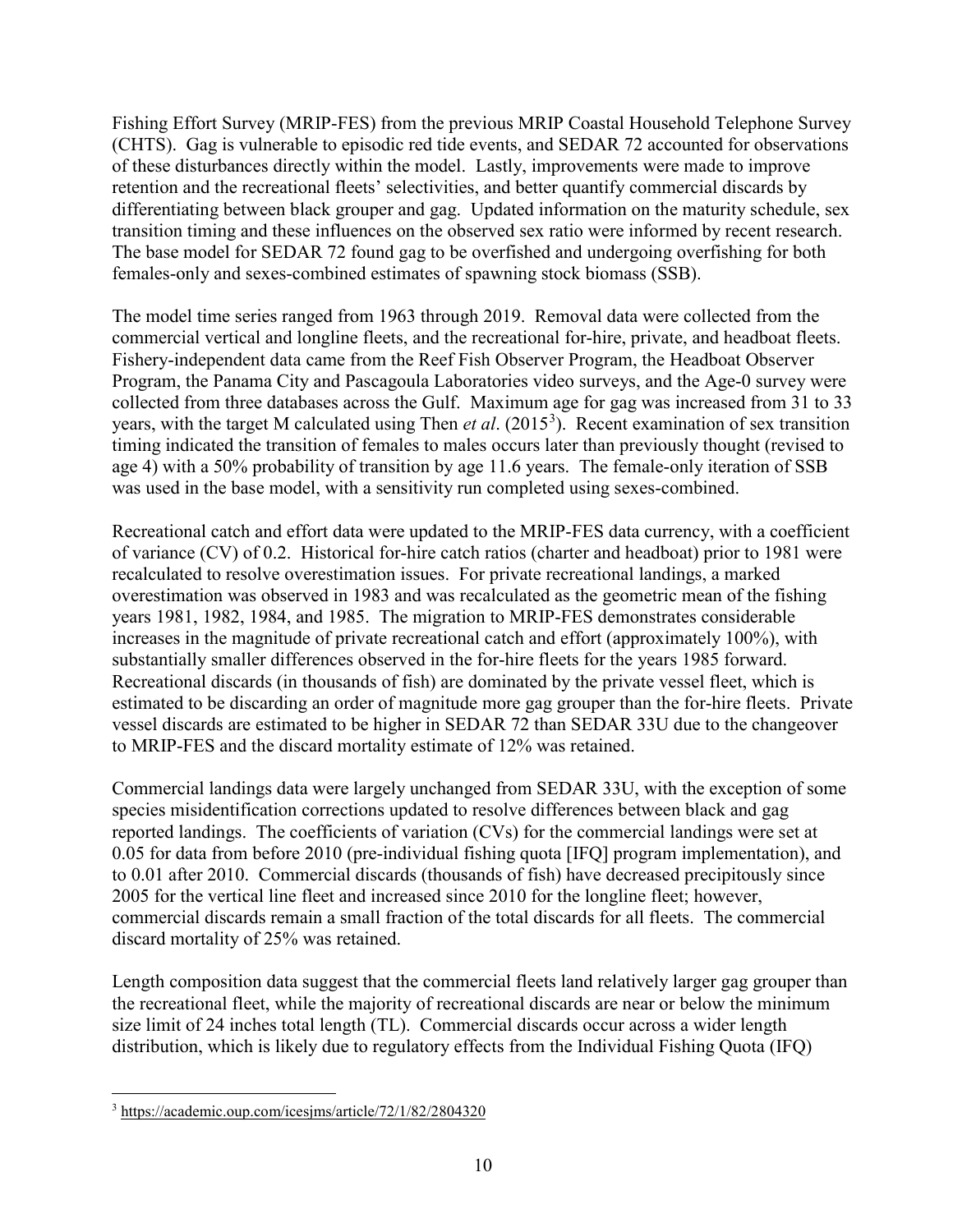program. Age composition data from the commercial and recreational fleets show patterns of strong age classes moving into and through the fishery beginning in 1992, 1996, 2000, and 2009.

SEAMAP Pascagoula Lab video survey data ( $n = 148$  measured) observed fish between 25 cm (10 inches) and approximately 130 cm (51 inches) TL but are limited by small annual sample sizes. The Panama City Lab video survey data captures smaller fish ( $n = 122$  measured), between 20 cm (8 inches) and 100 cm (39 inches) TL. A red tide episodic mortality index was updated to include all ages (0+), with mortality estimated by age for red tide years between the 2002 and 2018 fishing years; with the greatest mortality observed in 2005.

Dr. Ailloud reviewed the stepwise progression from SEDAR33U to SEDAR 72, including the updated data inclusions, adjustments to selectivities, red tide analyses, and model variability. This stepwise approach was critical to ascertain and compare the influence of model parameters on resulting outputs.

Model fits to recreational landings data oscillate around the observed values, largely due to the setting of a more liberal CV of 0.2 than applied in SEDAR 33U. Model fits to the commercial data are more precise as well ( $CV = 0.05$  pre-2010, 0.01 for 2010+). Landings from both fishing sectors have decreased since the 2000s. Model fits to recreational discard data are improved, though values are approximately twice that observed for SEDAR 33U. Commercial vertical line discards are slightly overestimated, and longline discards underestimated; however, commercial discards are a small fraction of the total discards, which come predominantly from the private recreational fleet.

Fleet-specific selectivities were modified from SEDAR 33U, allowing the model to freely estimate these selectivities by fleet. The for-hire fleets were found to be selecting for somewhat smaller fish than observed in SEDAR 33U. Gag is initially selected by the commercial vertical line fleet at a smaller size than the longline with both following a logistic pattern. The charter and headboat fleet selectivities are dome-shaped, suggesting that deep offshore habitats may serve as refugia from these fleets. Private recreational selectivity was constrained to be dome-shaped, decreasing to zero at the largest and oldest length bins to reflect the lack of samples from that fleet in those length and age ranges. However, the assumption of zero selectivity at the largest sizes is likely incorrect as recreational anglers with capable large offshore vessels likely launch from private docks which are not sampled by the MRIP Access Point Angler Intercept Survey.

Length fits were improved for the Pascagoula Lab video survey. Generally, fits to length and age composition data can be poor when sample sizes are very low. Fits to age composition data were similar between SEDAR 72 and SEDAR 33U. Annual exploitation peaks in 2005, 2014, and 2018 with red tide events contributing to those removals as a "bycatch" fleet. Total exploitation is predominantly from the private recreational fleet, with annual peaks of red tide mortality of 13.67 million fish in 2010, 3.34 million fish in 2014, and 1.3 million fish in 2018.

Estimates of total biomass and female-only SSB were both observed to be depleted to previously unseen levels in the model terminal year of 2019. Recruitment has remained depressed for gag since the mid- to late-2000s with steepness fixed at 0.855. Further, the male proportion of the gag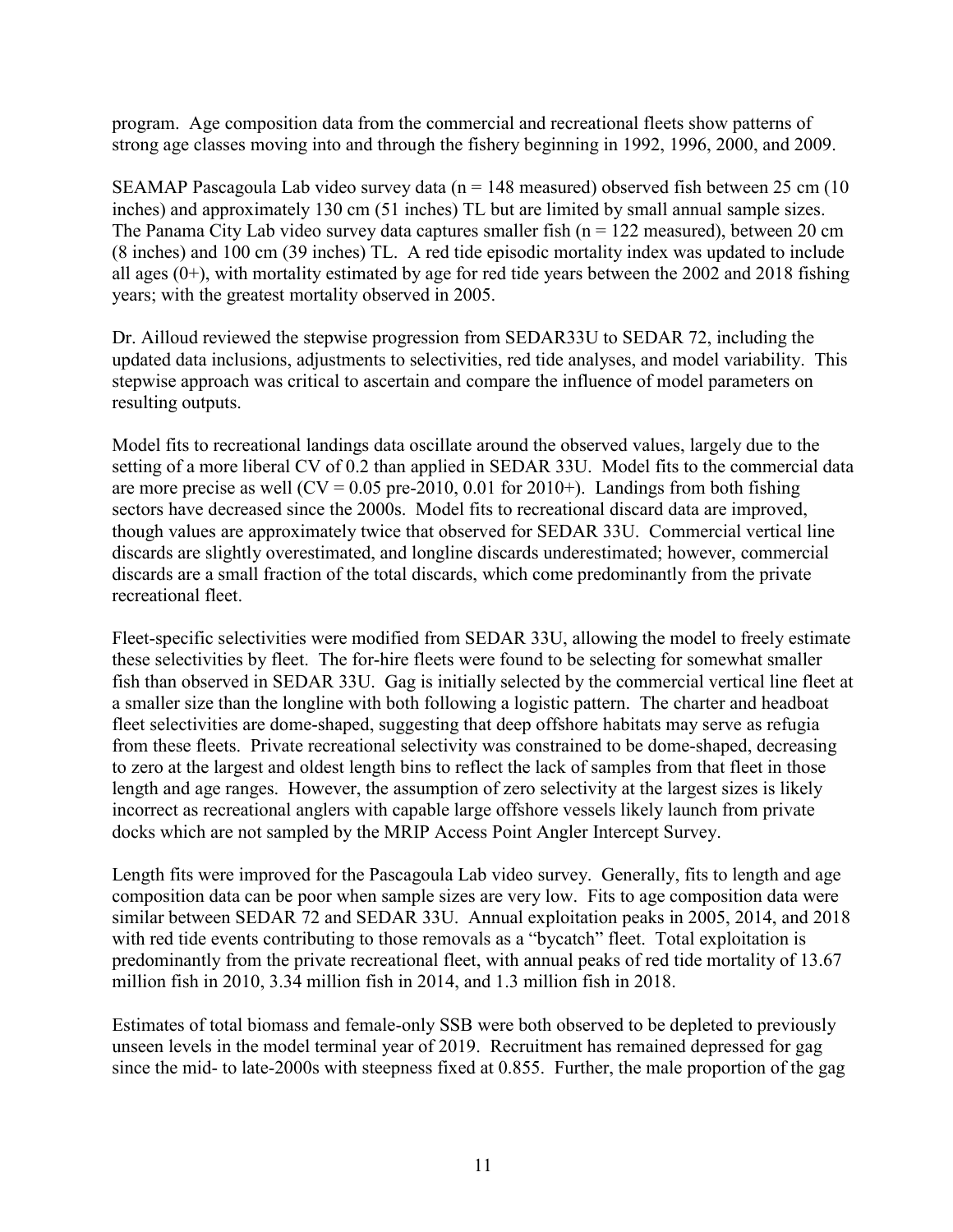stock is estimated to comprise just 1.4% of the total population; whereas, the virgin condition of the stock is estimated to have been comprised of approximately 32% males.

An SSC member questioned the benefit of going further back in time beyond 1986 to generate historical estimates of catch and effort which is considered to be a period of less precise and accurate data. Dr. Ailloud replied that modification to the time series was beyond the scope of an operational assessment. She acknowledged that the recreational data prior to the MRIP period (pre-1981) were not thought to be accurate; however, commercial data from that early period are thought to be known with acceptable precision. Lastly, beginning the time series in 1986 would result in the modeling of a stock subjected to decades of fishing and certain assumptions previously made may be invalidated.

Dr. Ailloud continued with the model diagnostics. The jitter (10%) analysis produced robust results. The retrospective pattern analysis showed similar trends in SSB trajectory as the terminal year of data was walked back from 2019 through 2014. An analysis of Mohn's ρ generated a value of -0.002, which is within the range of values considered appropriate for gag grouper.

Sensitivity analyses were reviewed, with a run using the SEDAR 33U vector for M generating similar model results to those from the base model. Several sensitivity analyses were conducted to explore any improvement in model by combing the various fishery-independent video surveys; however, no improvement was realized and the indices were considered separately. A sensitivity run examining red tide selectivity-at-age yielded exploitation rates that were difficult to interpret; another attempt was made using time blocks on M to better capture red tide mortality. As a result, fits to the age-0 index were improved most, with discernible improvements to fits to the other indices also. However, estimated landings and discards for 2013 generated by the model were inexplicably high; thus, this sensitivity run was not included in the model.

An SSC member asked if the spikes in recruitment following red tide were appropriate. Dr. Ailloud replied that a density-dependent release was plausible and were supported by the red tide modeling in Ecopath/Ecosim. Another SSC member postulated sperm limitation becoming a more prevalent issue in the gag grouper stock, since recruitment does not appear to have rebounded to a level commensurate with that observed before the mid-2000s.

A sensitivity run was conducted to examine the recreational catch and effort data generated by the FWC Gulf Reef Fish Survey (now the State Reef Fish Survey). Hindcasting for the data were available back to 1981. Prior to 1981, mean catch per unit effort (CPUE) for 1981 – 1985 was used to estimate the historical CPUE. Trends in model outputs are commensurate using Gulf Reef Fish Survey (GRFS) data (which is now called the State Reef Fish Survey [SRFS]); however, the lower level of landings reported through SRFS compared to MRIP-FES does result in a lower estimate of SSB, exploitation rate, and age-0 recruits.

Dr. Ailloud referenced literature stating that female-only SSB provides the best estimates of biological reference points if the potential for decreased fertilization is weak; whereas, a sexescombined SSB is best when the potential for decreased fertility is moderate or unknown (Brooks et al. 2008). Increasingly skewed sex ratios may result in reduced fertilization rates and, as a consequence, reduced population growth (e.g., sperm limitation, reduced genetic diversity or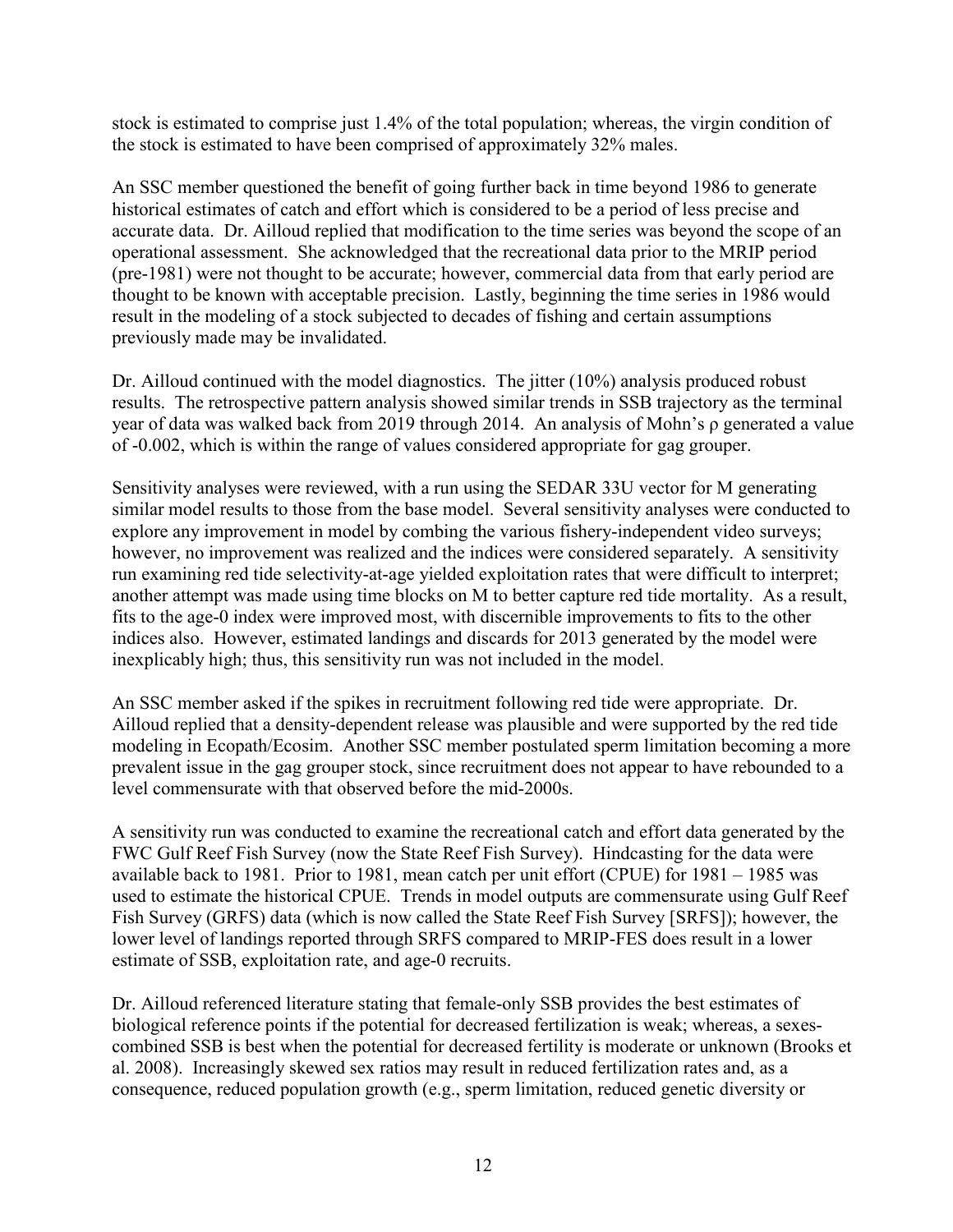resilience). Recent research estimates that males account for  $\sim$ 1% in the fished stock and  $\sim$ 5% in the Madison Swanson Marine Protected Area (Barbieri et al. 2021). The last strong year class was in 2006/2007, and the relationship between sex ratio and fertilization success is poorly understood.

Relative F is set at the average of the  $2017 - 2019$  fishing years. Selectivity and retention are set at the 2019 values, and recruitment follows the Beverton-Holt stock-recruit relationship from the model. Landings data for 2020 are input as is, and data for 2021 and 2022 use the three-year average of landings from 2018 – 2020. The sector allocation ratio used represents the current allocation ratio of 39% commercial, 61% recreational. An SSC member asked about the difference between the  $F_{MSY}$  proxy,  $F_{MAX}$  and a proxy value using a spawning potential ratio. Another SSC member recounted, that in the review of SEDAR 33 (2014), the SSC thought that the estimates of virgin biomass using an F<sub>MSY</sub> proxy of F<sub>SPR30%</sub> were unreasonably high. Further, at that time, the sexes-combined estimated SSB seemed to be outside of what was plausible for the stock. An SSC member suggested using 2018 and 2019, instead of only 2019, for informing retention and selectivity in the projections to account for management changes related to the change in the minimum size limit. Another SSC member added that red tide mortality should not be included in any calculation of F since these events directly affect natural mortality estimates of M. Dr. Ailloud stated that incorporating deaths due to red tides events as a "bycatch" fleet in the base model only contributed to total removals; however, the projection analyses would specify removal from red tide events as contributing to estimation of M.

Dr. Ailloud stated that, under the females-only and sexes-combined scenarios for SSB, gag grouper has been overfished since 2006, with overfishing occurring since 2001. An SSC member proposed using the sexes-combined estimate for SSB, considerate of the reality of the currently skewed sex ratio and the potential problems with fertilization and recruitment since 2006/2007. Further, he thought that consideration should be given in the future to exploring an alternate proxy for F<sub>MSY</sub> in F<sub>SPR30%</sub>, since F<sub>MAX</sub> may not be appropriate moving forward. Council staff noted that, ultimately, the decision to modify the  $F_{MSY}$  proxy would be under the Council's purview at this time. Council staff further recommended providing rationale to any revised recommendation for an  $F_{MSY}$  proxy.

The SSC discussed the merits and feasibility of using SRFS for monitoring recreational catch and effort for gag grouper in the future. The SSC heard from a Council member that the estimates of precision for the SRFS were better than those generated by MRIP-FES. Another SSC member contended that data estimated prior to the MRIP time period (pre-1981), which include data beyond to which the SRFS data used in the sensitivity are calibrated, should be excluded due to their lack of precision and plausibility. The SEFSC replied that removing the pre-1981 recreational catch and effort data does not have a substantial effect on the stock status, but does help with tuning the model to the initial estimates of exploitation rate. The SEFSC added that removing those recreational data is not easily accomplished within the bounds of the current assessment and that the commercial data for that time series are thought to be plausible. An SSC member asked about the virgin condition of the stock, which Dr. Ailloud acknowledged was not actually in 1963 (the start date for the model). Rather, the model internally estimates an offset for each directed fleet to estimate what the virgin condition of the stock.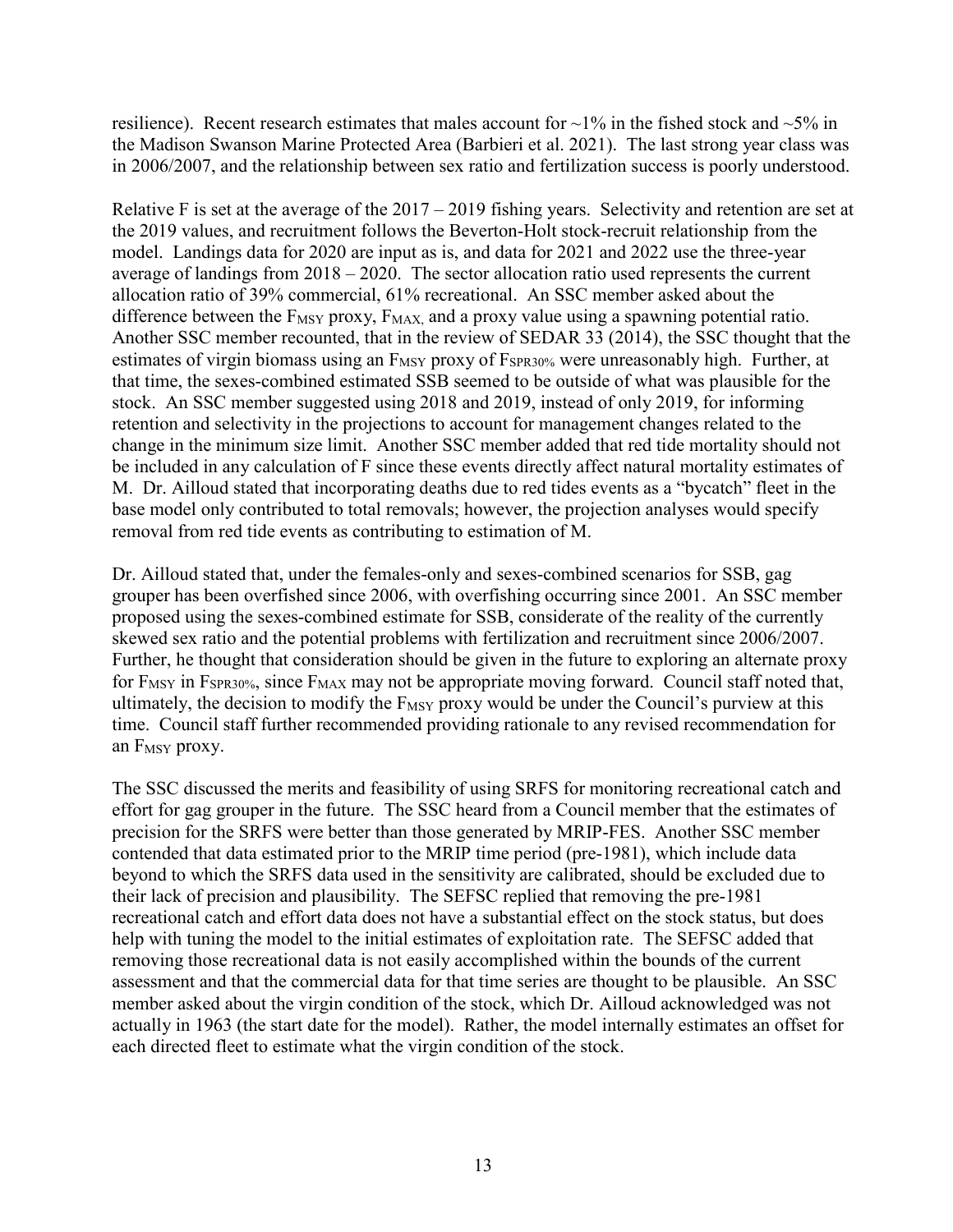#### **Motion: The SSC determined that the SEDAR 72 operational assessment of Gulf of Mexico Gag (based on the combined sexes SSB) represents the best scientific information available.**

#### *Motion carried with one opposed and one absent***.**

The SSC discussed the projection settings for gag grouper. The projection setting offered in the current draft of the SEDAR 72 stock assessment report constitute a starting point; however, the SSC may choose to modify the definitions used for the parameters in the projections. The SEFSC contended that exploring the GRFS data further for gag was most appropriately done in a research track assessment. The SSC decided the selectivity and retention will both represent values from 2019. Steepness is externally informed and fixed at 0.855 with the sigma-r set at 0.6. Recruitment will be derived from the model estimated Beverton-Holt stock-recruit relationship. Landings for 2020 will be input as-is, and landings from 2021 and 2022 will use the average landings from 2018  $-2020$ . The sector allocation will be fixed at the status quo value of 39% commercial, and 61% recreational.

The SSC discussed the potential  $F_{MSY}$  proxy to use for gag grouper, given that steepness is fixed in the model, and asked to see the corresponding SPR proxy for that steepness value of 0.855. In the past when a stock recruitment relationship is unknown, steepness if fixed at or near 1 and a proxy for MSY is used. An SSC member thought the SSC may not be able to make an informed decision on OFL and ABC without seeing the results based on different  $F_{MSY}$  proxies based on fixed steepness values. An SSC member expressed concern about using an uncertain stock-recruit relationship in projections. Another SSC member agreed, and asked whether it was reasonable to fix steepness while allowing the recruitment deviations to vary naturally around the mean, without fixing sigma R. Dr. Ailloud replied that doing so would require re-running the model and all diagnostics. Ultimately, the SSC specified that steepness be fixed at  $0.855$ , and  $F_{MAX}$  be used as a proxy for  $F_{MSY}$ . The merits of also considering  $F_{SPR40\%}$  were also discussed but ultimately the SSC requested additional runs using an  $F_{MSY}$  proxy of  $F_{SPR30\%}$ .

With respect to red tide mortality, the SEFSC recommended a correction for the observed 2021. The red tide Ecospace model used to generate that mortality index for SEDAR 72 could be used to develop an estimate of mortality for 2021 since the model could account for event severity by age and year. The SSC asked to see a range of red tide severity, along with an estimate from the Ecospace model, for consideration for the 2021 projection year.

The SSC further reviewed the projections for gag grouper on Thursday, September 30. An SSC member began discussions around the increased precision and reporting frequency of the more specialized GRFS (now, SRFS) survey. He thought SRFS to be more appropriate for monitoring private angler landings for gag grouper, especially given that the stock is a Florida-centric stock, and almost all harvest of gag grouper would be recorded by SRFS. He recommended that the sensitivity run for SRFS be run through the full suite of model performance and diagnostics, just as had been performed for the base model run for SEDAR 72. The SEFSC replied that it hasn't yet discussed how to treat the SRFS data as a component of a base run. A scalar may be possible to apply to the current base model; however, that method may present its own challenges. The SSC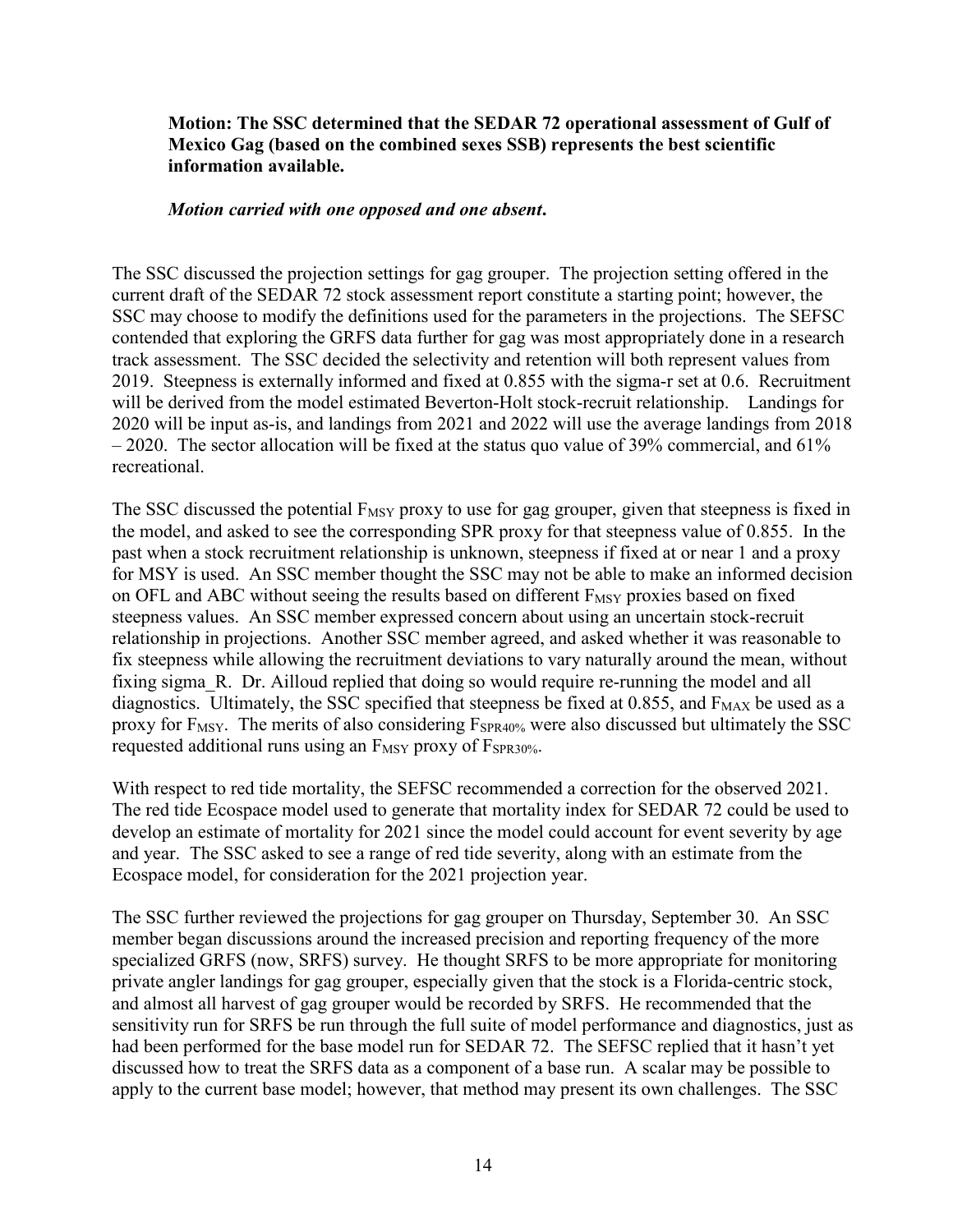discussed the possibility of using that scalar approach to convert the recreational portion of the recommended catch limits into SRFS currency. The SEFSC expressed concern, stating that the evolution of such a modeling effort would need to occur within the SEDAR process. The SSC requested that the scalar approach be described by the SEFSC for its review by the SSC.

Dr. Ailloud reviewed the previously parameterized projections using the sexes-combined estimate of SSB. Three red tide scenarios were developed: 10% of the intensity of the 2005 red tide (low), 30% (medium), and 72% (high), expecting that the 2021 red tide would dissipate in mid-November 2021, based on historical patterns and Ecospace modeling. All scenarios predict that gag grouper is still overfished and undergoing overfishing; however, at  $F_{SPR30\%}$ , the degree to which the stock is overfished is much greater than at  $F_{MAX}$ . Under  $F_{SPR30\%}$ , gag grouper is thought to have been overfished since the 1970s.

The SSC discussed the severity of the 2021 red tide event with respect to the next most recent red tide event in 2018, with the general sentiment being that the 2021 red tide has not been as expansive or severe as the 2018 red tide event. The SEFSC added that hypoxic events are not being detected in 2021 in offshore sampling as were detected during 2018.

Dr. Ailloud added that there is not guidance with respect to the  $F_{MSY}$  proxy when using sexescombined SSB for a hermaphroditic species. The SSC replied that it has normally made recommendations to the Council with respect to  $F_{MSY}$  proxies when appropriate. The SEFSC added that it supports the use of  $F_{SPR30\%}$  as a proxy for gag grouper.

Dr. Ailloud reviewed the guidelines for rebuilding under the MSA. For the  $F_{SPR30\%}$ , the low red tide scenario shows the stock rebuilding within 10 years; however, fishing mortality would need to be reduced to zero to achieve the rebuilding date of 2033. Because the minimum time to rebuild for  $F_{SPR30\%}$  is within 10 years, the only rebuilding scenario under  $F_{SPR30\%}$  would be to set F equal to zero. For the  $F_{MAX}$  scenario, the stock would rebuild by 2029 in the absence of fishing mortality, with some yield allowed annually under an F<sub>Rebuild</sub> target of 2033. The SEFSC replied that rebuilding yields account for discards, and as such, the retained yields would be a portion of the total listed yields by year.

The SSC recognized that a complete closing of the fishery would result in the loss of critical fishery-dependent and biological information needed to monitor stock rebuilding. The SSC acknowledged that the current  $F_{MSY}$  proxy is  $F_{MAX}$ , and that changing that proxy would require a plan amendment. The SSC discussed further its consideration for using F<sub>SPR30%</sub>, and was supportive of using the medium severity red tide scenario based on the Ecospace model. The medium value of red tide severity (30%) was viewed as more precautionary than the low severity value (10%), the latter which the Ecospace model demonstrated as a lower bound of severity for the 2021 red tide event. The SSC thought that the medium red tide intensity demonstrated an adequate perception of the 2021 red tide. Further, the SSC noted that the base M estimate in the base model likely is underestimating natural mortality by not accounting for red tides.

Given the lack of time remaining in the meeting, the SSC decided to revisit the gag grouper projections at its next meeting.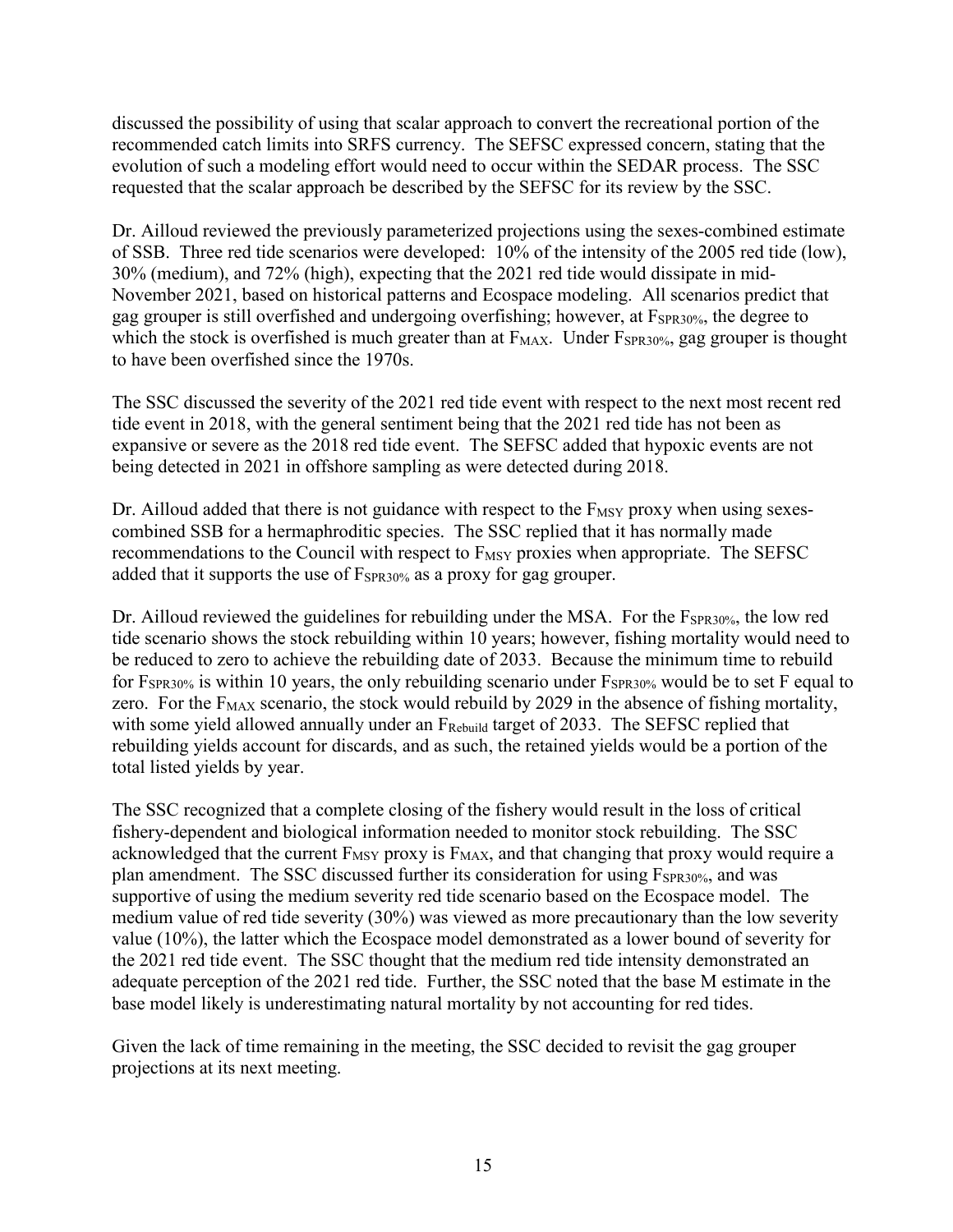# *Presentation: Using Field Experiments to Assess Alternative Mechanisms for Distributing Fish to the Recreational Sector*

Dr. Alexander Gordan of the SEFSC noted that recreational fishing quotas are typically managed using season lengths, bag limits, and size limits. Dr. Gordan stated that this one-size-fits-all approach could be improved upon by exploring alternative management approaches accounting for the heterogeneity in the angler population. Dr. Gordan noted that the exploration of alternative approaches is consistent with recommendations included in the NAS report on LAPP.

Dr. Gordan described a proposed pilot program that would allow private anglers to fish outside the regular fishing season in exchange for participation in a data collection program. The pilot would initially be limited in scale and cover a small number of recreational anglers. Day passes would be distributed via a lottery among interested anglers. Fisheries resources needed to conduct the experiment could potentially be provided by quota retained by NMFS or by setting aside a small portion of future quota increases. He noted that the experiment is not envisioned to reduce fishing opportunities for non-participating anglers.

Dr. Gordan presented a conceptual diagram explaining the broad contours of the pilot program and discussed next steps. He indicated that a draft exempted fishing permit (EFP) application is in development. A copy of the draft EFP was shared with the SSC. Dr. Gordan noted that outreach efforts are planned and feedback from user groups will be solicited through focus groups. He also noted that the development of a phone app will be considered to facilitate data collection from participating anglers.

SSC members expressed their interest in this type of experiment and their appreciation for Dr. Gordan's presentation. SSC members inquired about the type of data expected to be collected. Dr. Gordan indicated that data collected would include catch, location, and discards. Dr. Gordan and SSC members concurred that there is a balance between collecting appropriate data and placing an undue burden on anglers. SSC members discussed the reporting burden and cautioned that very avid anglers may quit because they may consider the reporting burden to be too high. SSC members noted that if the experiment became a multi-year program, lack of reporting and the risk of attrition should be mitigated. SSC members suggested that mandatory, rather than voluntary reporting should be considered to that effect.

SSC members inquired about data validation methods for the experiment. Dr. Gordan suggested that the use of cellphone cameras could be considered. SSC members expressed their hesitancy relative to scaling up the experiment. SSC members indicated that implementing a Gulf-wide pilot would be intractable and recommended an experiment limited to small portions of the Gulf of Mexico. SSC members noted that a localized pilot, potentially developed in collaboration with smaller Gulf states, would be beneficial.

SSC members stated that the type of experiment proposed could be useful, inquired about the identification of would-be participants, and cautioned about selection bias. In response, Dr. Gordan stated that the pilot will be open to all anglers. The SSC asked about the quota that will be used to run the pilot. SSC members noted that incentives to cheat would exist. Dr. Gordan indicated that a hail out and hail in system requiring data to be submitted before landing could be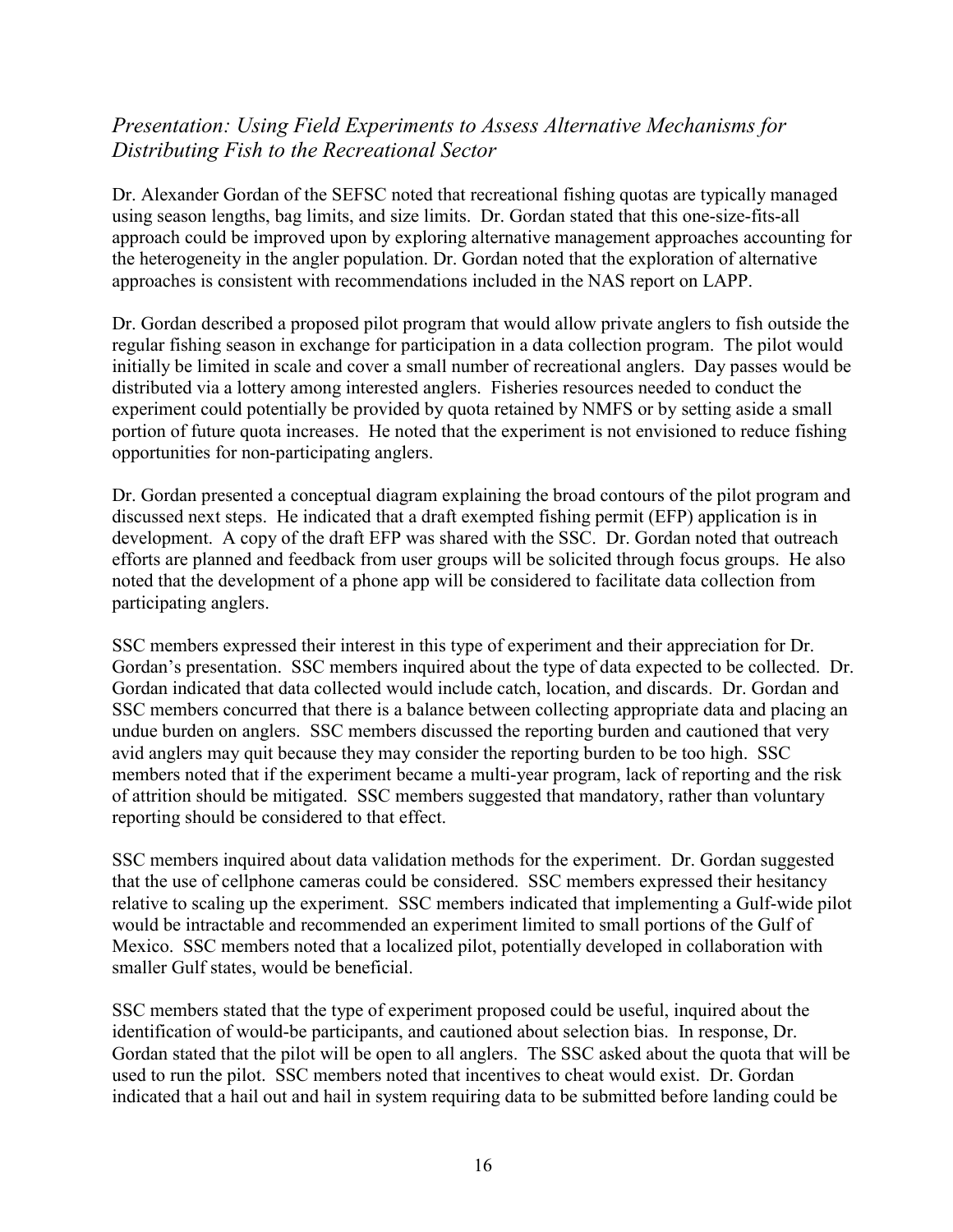considered. He further indicated that working with Gulf states would be helpful. Dr. Gordan concurred with SSC members in stating that the pilot should initially be conducted within limited geographic areas.

SSC members asked where the idea for the pilot came from. Dr. Gordan answered that the idea for the pilot went through several iterations. The idea slowly evolved for the last few years and is a part of NMFS' internal research agenda. Drs. McPherson and Walter of the SEFSC indicated this project is a part of a wider initiative of NMFS to better address the needs of recreational anglers and that the observed increases in fishing pressure would justify a search for alternative management approaches. They further noted that the idea originated from an advisory group including social scientists from around country.

Ms. Guyas, the Council's representative, inquired about the project funding and species under consideration for the pilot. Dr. Gordan indicated that the SEFSC plans to fund the pilot program and stated that gag, red grouper, and red snapper are the species currently considered. Dr. Gordan further noted that the SEFSC could either submit the EFP application of work with Gulf states interested in pursuing the experiment in collaboration with the SEFSC. Ms. Guyas also asked whether the pilot would include the South Atlantic Council. Dr. Gordan indicated that the initial phase of the experiment focuses on the Gulf region.

SSC members cautioned that lags in data collection, e.g., MRIP, should be considered. SSC members were concerned that, for the species selected, the recreational ACL may be exceeded before anglers can have opportunities to use fishing passes. SSC members suggested that trip identification numbers, as used in Mississippi, could be considered to identify duplicates in the data collected.

# *LGL: Introduction: Estimating Absolute Abundance of Red Snapper off Louisiana*

Dr. Gallaway (LGL) presented an introduction to a project funded by the Louisiana Department of Wildlife and Fisheries (LDWF) to estimate absolute abundance of red snapper off Louisiana. This study was requested by the state as a mean to enhance the results from the Great Red Snapper Count ([GRSC], Stunz et al. 2021). The draft report GRSC determined more sampling was needed in waters offshore Louisiana as the original study largely estimated abundance in Louisiana from imputed Texas data.

Members of the SSC inquired about the selection of the 106 sites that were sampled, as these were previously selected by LDWD staff and provided to the consultant. Details on the methodology of site selection was not presented during the discussion, but LDWF staff recalled the sites were randomly selected within strata for various habitat types.

#### Introduction

The Louisiana Red Snapper Management Area (study area) was divided into three regions (West, Central, and East) and each zone was divided into four depth zones  $(10 - 25 \text{ m}, 25 - 45 \text{ m}, 45 - 15 \text{ m})$ 100 m, and 100 – 150 m). Sampling of 106 sites (37 sites on the West, 33 on the Central, and 36 on the East Region) occurred during the summer and fall months of 2020. The study area was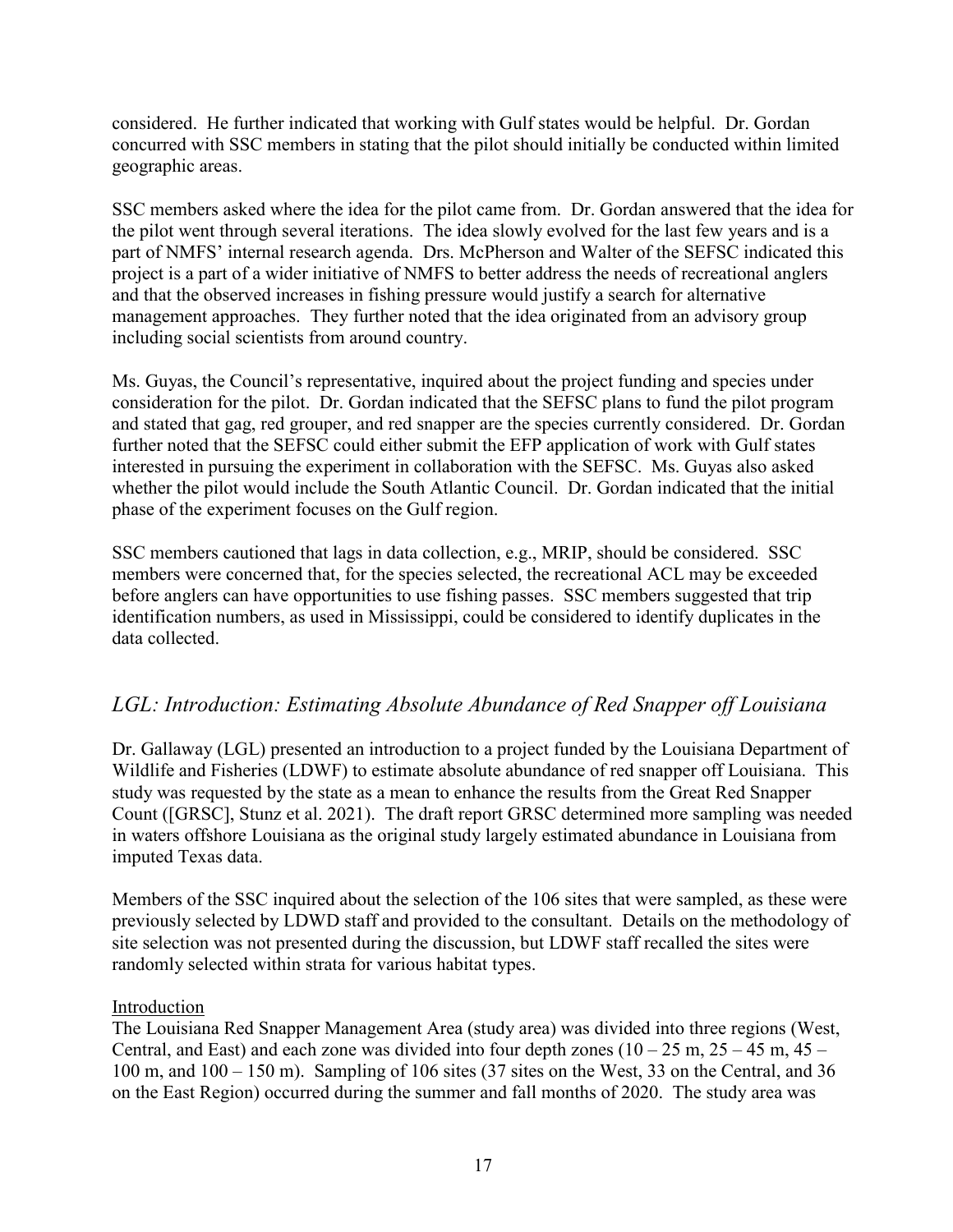dominated by mud with much lesser amounts of sand and gravel substrate. Uncharacterized bottom (UCM) in Louisiana was estimated to be 49,000 km<sup>2</sup>, approximately 10% less than the estimations from the GRSC (i.e., 53,052 km<sup>2</sup>). Natural bank habitat was estimated to be 724 km<sup>2</sup>, which was 12% less than suggested by the GRSC (i.e.,  $821 \text{ km}^2$ ). The artificial reef category (n=1,777 discrete sites) included oil platforms, pipeline crossings, and reefed platforms.

An SSC member asked about the sampling design (three regions, four depth zones, and three habitat types) and what was the level of replication. Dr. Gallaway referred the members to the data included in the tables for each habitat type. The SSC recommended providing a table that would summarize the overall number of samples by each of the zones. Another SSC member asked about the intent of the sampling design, as it appeared the sites were selected based on the possibility of fish being present, while large portions of sand were avoided and this may not be statistically appropriate. This type of site selection is considered directed and not randomized sampling. Along the same lines, another SSC member asked how was sample allocation selected. LGL staff recognized that sampling allocation was unbalanced and that this was considered during the statistical analyses. The SSC recommended down-weighting those sites with higher density, especially if the site was known to have fish presence. An SSC member referenced the information included in the request for proposal, as it indicated the 106 sampling sites were provided to the consultant. The SSC requested clarification on how these sites were selected by LDWF and if it was consistent with the site-selection methodology from the GRSC.

# *LGL: Field Surveys and Sample Processing*

### Hydroacoustic Sampling

Dr. Jack Egerton reviewed the hydroacoustic sampling methods. Observations and analyses were focused on target species assemblages (reef fish), and excluded sharks and non-target species which could possibly confound results. Smoothing followed methods in Korneliussen et al. 2009, including smoothing and treatment of data at the 3-meter exclusion zone on the seafloor. Decibel differencing was used between transducer frequencies to identify specific fish. Fish density was measured as the number of fish per cubic meter, per each acoustic 20-meter by 10-meter cell. Bait schools were defined and filtered. Final density values per  $m<sup>3</sup>$ , per analysis cell were calculated and converted to density per  $m<sup>2</sup>$  by multiplying by acoustic cell thickness, after treating blank cells. Cells were then joined in QGIS. Similar to the GRSC, fish density was calculated and converted to abundance using the volume of water investigated, with the proportioned abundance determine using camera data and the MaxN metric.

### Submersible Rotating Video Sampling

Dr. Gallaway reviewed the submersible rotating video sampling (SRV), which was deployed at discrete sites near structure for 5 minutes for every 10m layer of water column at predetermined depths to match hydroacoustic sampling. Target drops were used to opportunistically capture fish assemblages at points of interest at discrete and UCB sites. All fish were identified to the lowest possible taxon, and the relative abundance of each species was determined using MaxN for every 10m depth layer. Relative species abundances were converted to composition percentages to apportion hydroacoustic abundances, with proportions applied to fish abundances by 10m depth layer.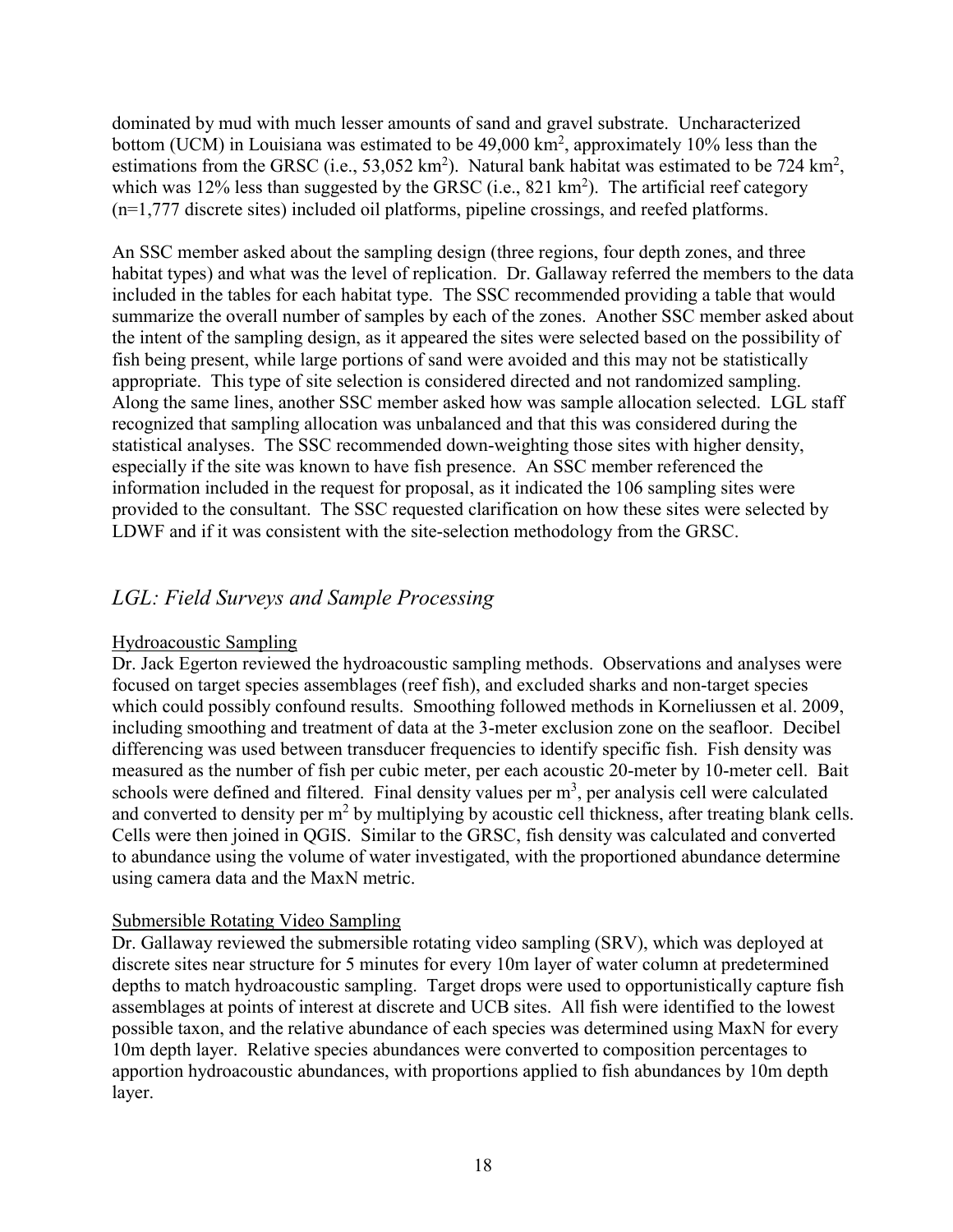#### Vertical Hook-and-Line Sampling

Vertical hook-and-line sampling was conducted at each discrete habitat (platforms, artificial reefs, pipeline crossings, and natural banks). "Larger" fish were not observed to be rare, and were commonly caught at pipeline crossings and artificial reefs. All fish were processed for weight, length, and sex, and otoliths for red snapper were extracted. Mark-recapture sampling was performed at 6 sites (3 oil and gas platforms and 3 artificial reefs). Fish were double-tagged dorsally, caged, and released at depth to mitigate the effects of barotrauma.

#### Towed Underwater Video Methods

The video survey was performed using a GoPro camera in a steel towed sled with a stabilizing fin. Tows were performed at  $3 - 5$  knots, filming  $0 - 10$  meters above the seafloor. The camera sled was towed without additional scope to avoid bottom snags and to maintain focal depth across the bottom.

#### Bottom Longline Sampling

A total of 183 red snapper were collected via longline and used for age and length composition sampling. These collected red snapper ranged in age between 2 and 25 years, with an observed mean weight of 9.4 lbs, a maximum weight of 18.4 lbs, and a mean length of 25.57 inches total length (TL).

The SSC discussed that red snapper do not occur uniformly around structure, and questioned the random nature of sampling around structure. Water clarity issues were also discussed, with the SSC asking how turbidity was addressed. Dr. Raborn replied that the SRV was used to evaluate each site with a standardized drop, followed by targeted sampling if fish were observed. Dr. Raborn indicated that species composition was not evaluated between the standardized and discrete sampling sites. Visibility at all sites was never observed to be "zero" but turbidity was not a factor in the SRV analysis. An SSC member also asked about correcting for behavioral biases to gear. An LGL researcher indicated that behavioral biases were not addressed as they were not thought to be confounding. Dr. Raborn stated that hydroacoustic and SRV data were treated separately before ultimately being combined, and the results of those efforts were ultimately supported by the species observed in the vertical line sampling. The SSC thought more exploration of the data for biases should be considered, noting that so long as the biases were not all in a single direction, they could be accounted for in the model.

## *LGL: Statistical Analyses and Modeling*

Dr. Scott Raborn reviewed the study statistical modeling methods. A generalized additive model (GAM) was used to quantify total fish density while a generalized additive mixed model (GAMM) was constructed to quantify the proportional density of red snapper. Strata were defined as a combination of region, depth zones, and habitat type (further delineated by natural or man-made categories). Several environmental covariates were input along with a calculated continuous zscore adjusted term to account for the distance from bottom of the sample. This approach allowed for estimation of total fish density and proportional red snapper separately for each stratum before being combined and extrapolated which aided in minimizing the sampling error from magnification. Model outputs could then be multiplied for each stratum and random error in red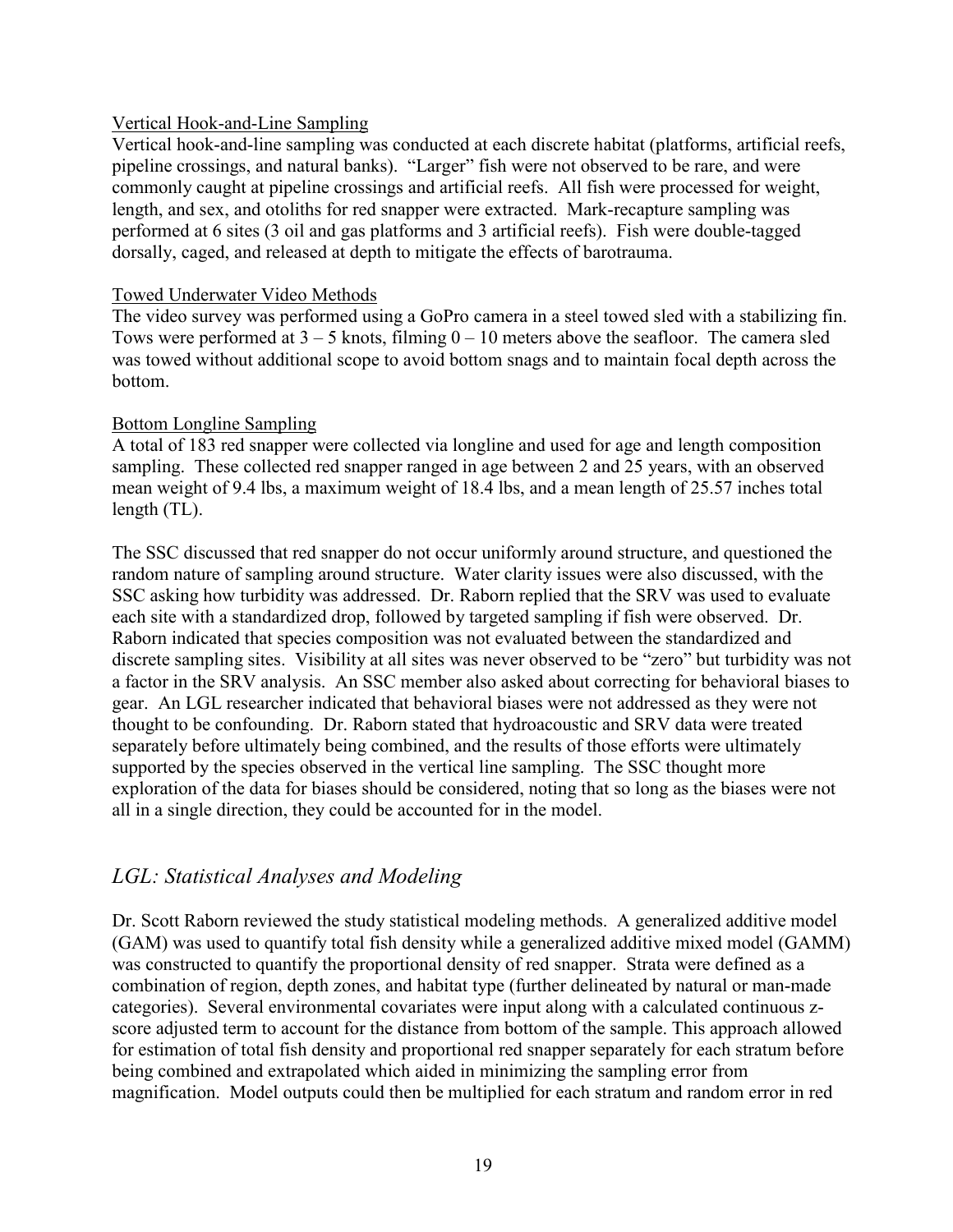snapper estimates could be estimated across sites before multiplied by the total fish density. For the red snapper GAM, a model constructed using region, water temperature, habitat type as a function of the term accounting for distance from bottom had the most support using AIC criteria. Similarly, a GAMM model including dissolved oxygen, temperature, habitat type, region, and depth zone was the most supported model for total fish density. The results of the GAMM allowed for measuring density of fish by cubic meter. A subsequent measure of red snapper by cubic meter was estimated as the product the proportional red snapper and total fish density model outputs. This estimator was used to calculate the arithmetic variance of the total fishery density and added to the uncertainty estimates of red snapper density. To extrapolate, red snapper per cubic meter were converted to red snapper per square meter based on the average width of each vertical depth band for each stratum combination with variances expanded accordingly. Diagnostic results indicated that model tended to overpredict red snapper estimates especially at deep depths.

An SSC member pointed out that the residual diagnostic plots seemed to indicate more samples points than the originally presented 106 samples. Dr. Raborn explained that the effective sampling unit was defined as the number of depth bands per site. The SSC member commented that constructing the model this way could be inflating the sample size determination and would influence the interpretation of the variance estimates. He continued that the depth bins at each site were inherently spatially autocorrelated and should not be treated as independent observations. Dr. Raborn replied that the z-scored term input in the model corrected for the effect of distance from the bottom for each sample.

### *LGL: Results*

This study estimates an absolute abundance of 6,027,890 red snapper in Louisiana offshore waters (95% CI: 4,665,675 – 7,787,825 red snapper). The standard error for this estimate was 791,199 red snapper, corresponding to a CV of 13.1%. Most red snapper are thought to occur over the UCB (approximately 63%), followed by standing platforms (22%), natural banks (10%), pipeline crossings (3%), and lastly, artificial reefs (2%). Within the UCB, red snapper was thought to not be uniformly distributed, but rather seemed to aggregate around small bottom relief features. Red snapper over the UCB were least abundant in the west region, were generally larger and older than observed over other habitat types, and were observed to have fully developed gonads. Approximately 22% of red snapper are estimated to occur on the 821 oil and gas platforms present off Louisiana in the summer of 2020, with approximately 3,000 fish (including, but not limited to red snapper) estimated to occur per platform, on average. Red snapper on platforms were observed to be between 3 and 8 years old. Over natural banks, regional densities of red snapper were not markedly different; the main difference was related to an area of habitat available within region. Red snapper on natural banks were observed to be between 5 and 9 years old. Red snapper on pipeline crossings were observed to be between 2 and 8 years old, and between 3 and 6 years old on artificial reefs.

The population estimates for an individual artificial reef in the mid-depth zone in the LGL study area was estimated to be about 1,491 red snapper, based on mean count estimates. This estimate contrasts with the population estimates ranging from 608 to 902 fish and the modeled estimates ranging from 261 to 908 fish based on tag-recapture data from that site. Growth parameters were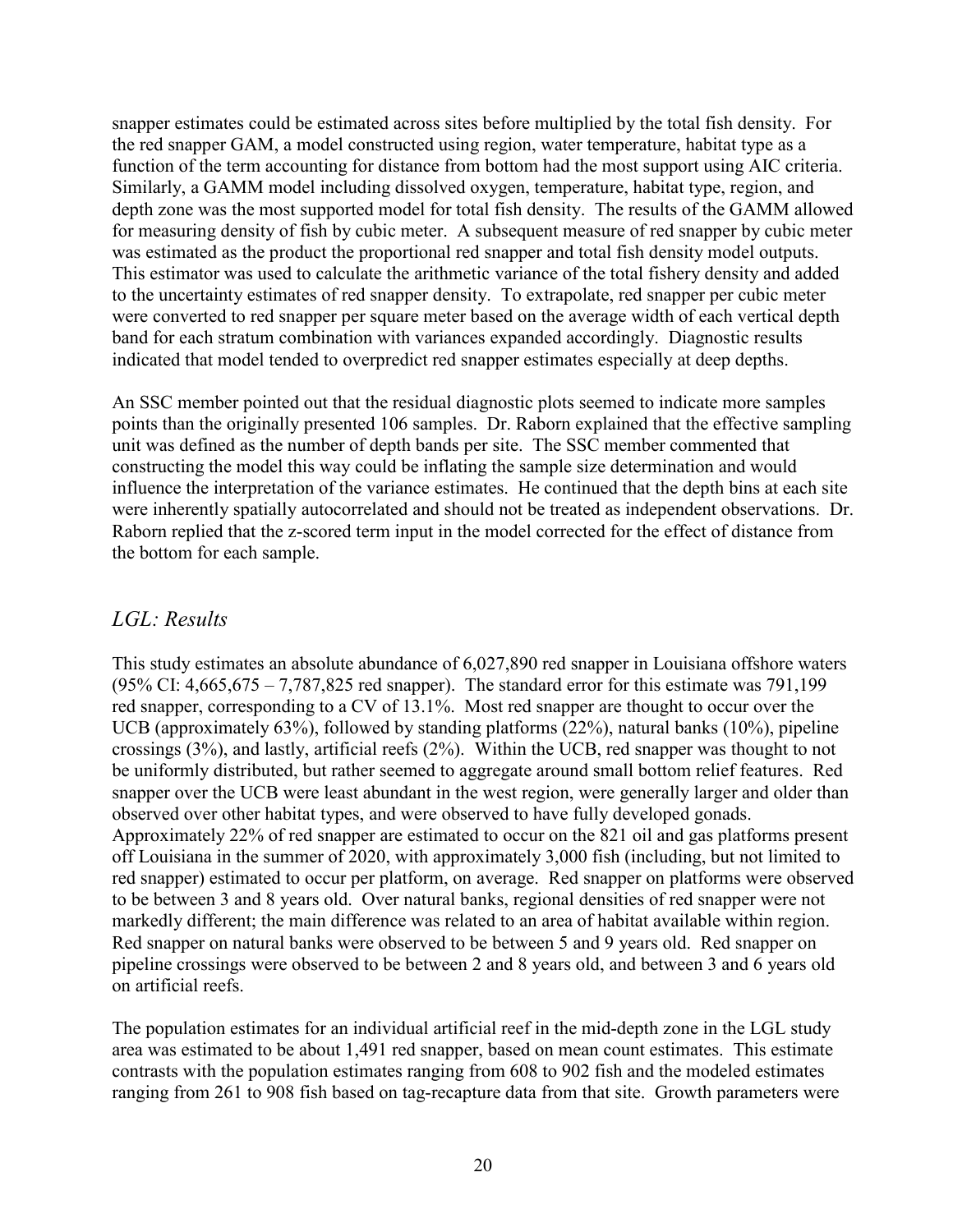estimated to be lower than those observed in SEDAR 52 (2018). The estimate of absolute abundance from the LGL study is estimated to correspond to a biomass estimate of approximately 47 million lbs. Dr. Gallaway stated that differences between the LGL and GRSC studies were largely attributable to catch rates by deployed gears, as opposed to differences in the area of, or number of, habitats.

The SSC noted that a direct comparison of the LGL study and the GRSC study was not appropriate due to differences in methods. An SSC member noted that the LGL study may be underestimating the number of small fish substantially, and may also be underestimating the number of large fish to some degree, especially when comparing stereo camera surveys to hook-and-line surveys. Dr Raborn acknowledged that gear selectivity is occurring with the hook-and-line fishing gear; however, this selectivity has not been accounted for in the modeling or results for the LGL study. Dr. Gallaway added that smaller fish are expected to be more prevalent in shallower zones, which were not sampled as intensively as deeper zones in the LGL study. The SSC recommended examining the differences in the sampling gears and their selectivities, to better determine the degree to which the study may have under-sampled and underestimated those smaller fish. He reiterated that the approaches used by LGL for Louisiana are not comparable to those for Florida, due to several differences in methods used.

Another SSC member asked about any data available on tag returns from fishermen from the mark-recapture study. Dr. Raborn replied that those tags, if any, were not incorporated and counted as tag loss. The SSC member asked about the number of tags per site, and the total number of tags overall. Dr. Gallaway showed a table with tags by region and habitat type, noting a small sample size and small number of tag returns. The SSC member then asked about the proportion of unidentifiable fish sampled. LGL researchers noted the presence of unidentifiable fish, which are discussed in the report.

An SSC member commented that the stock assessment for red snapper is not broken down by state, but rather by region (eastern and western Gulf). Different methods were deployed in the GRSC by geographic area. The SSC member noted that none of the estimates are "accurate", but rather are estimates with a certain level of precision. A reconciliation of these data, and all other data included in the stock assessment, is likely necessary to better understand and consider all the data available. Further, several potential sources of bias have been identified by the SSC, which the LGL team will need to address. Based on these factors, the SSC member did not think the SSC would be able to decide on how to proceed with these data in considering red snapper catch limits at the SSC's November 2021 meeting. Other SSC members agreed, that the best method of review and consideration of the universe of all these data would be through the SEDAR process.

## *LGL: Discussion*

Red snapper abundance and biomass estimates from the LGL study were markedly less than the Great Red Snapper Count (GRSC) for the state of Louisiana. The LGL study agreed with the GRSC that relatively larger older fish are generally observed more in the western Gulf and in deeper offshore habitats. However, several SSC members commented that the difference was likely heavily influenced by the catch rates observed between the two studies. Longline gear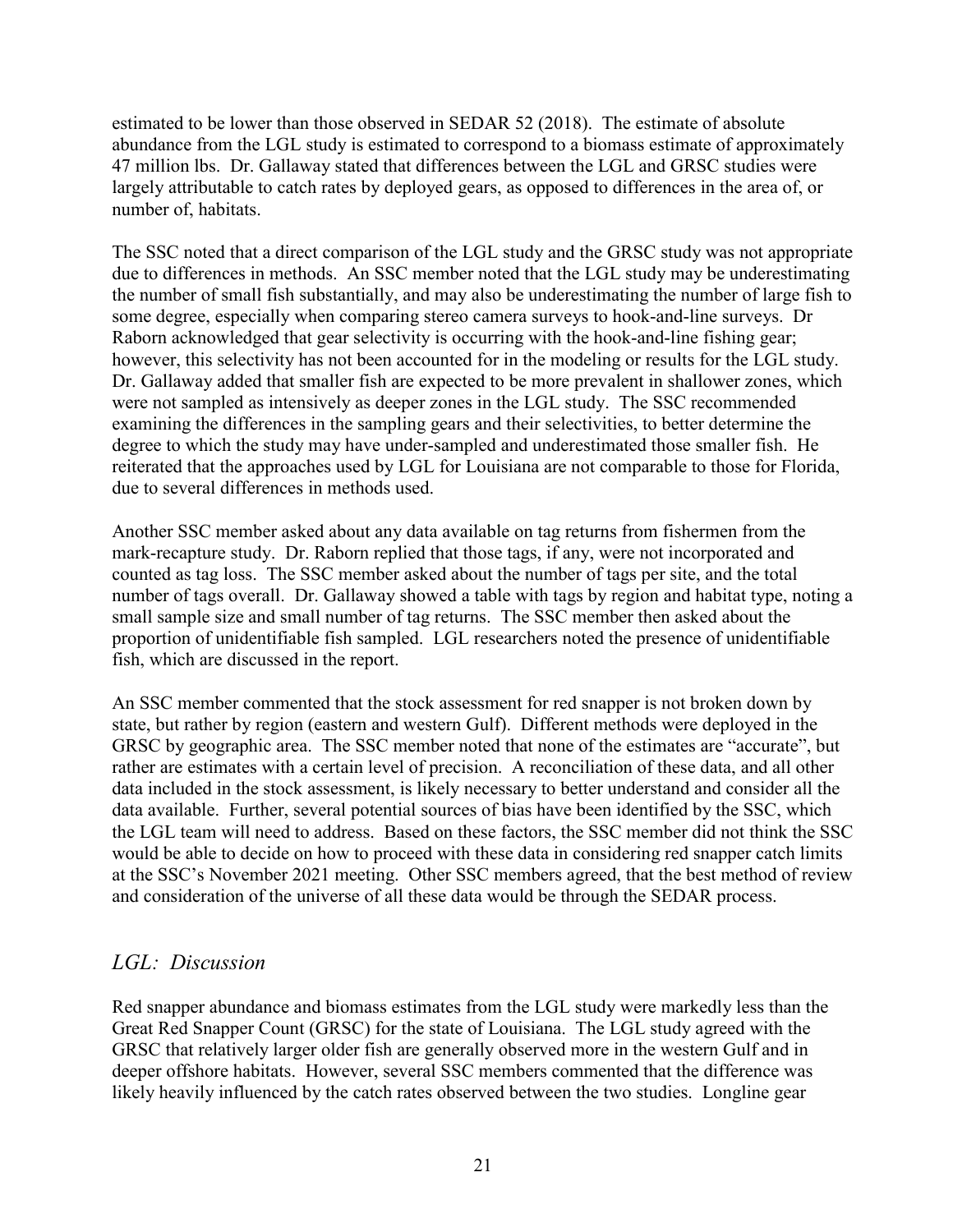exhibits a dome-shaped selectivity, which may account for underestimation of red snapper at the extremes of the length distribution. Additionally, the presented comparisons between length distribution in the LGL study with those reported from Florida are not directly comparable since the Florida length distributions were obtained using stereocams.

The SSC questioned why abundance estimates were so dissimilar between Texas and Louisiana. The LGL team stated that while estimates were similar along the state boarder, likely due to similar available habitat within that area, those estimated differences were starker as sampling expanded from the state line. The SSC discussed how methods for estimating abundance between benthic habitats (quantified in square area) and platforms (quantified as count). Dr. Raborn stated that red snapper per cubic meter estimated on platforms had been converted to red snapper per square meter which made the abundance estimate comparable across habitat types.

The SSC discussed the limitations of interpreting the LGL studies results without fully understanding the rationale of the sampling design. The 106 sites used were proffered by staff from the LDWF but no documentation for that decision had been made available. The SSC requested a written document from the LDWF that would detail the rationale for the selection of these sites. The SSC agreed the next steps for determining if the LGL study could be used to supplement the GRSC and compare these independent study abundance estimates with the NMFS bottom longline survey would require a future dedicated meeting. There was some discussion of whether these discussions should take place during the first SEDAR 74 data workshop scheduled for May 2021. The consensus was that the data workshop schedule was already full; further justifying a proposed separate dedicated meeting. An SSC member suggested submitting white papers, such as the technical document requested from LDWF, in preparation for the meeting and other members agreed.

An SSC member disagreed with the main differences between the LGL and GRSC studies, and stated their resulting estimates of absolute abundance, were attributable to catch rates. He thought that the sample design and treatment of biases were likely sources of difference, and required further exploration. He added that it seemed unlikely that there would be strong differences between the eastern Texas and western Louisiana natural banks, and asked why those numbers appeared so disparate. Dr. Gallaway replied that catch rates at some banks showed similarities with those in eastern Texas but others varied. He continued that catch rates change considerably as sampling moves eastward from western Louisiana across the 15 sites sampled by LGL across 5 natural banks.

The SSC asked how the sample sites were selected. Dr. Gallaway replied that the dominant habitat type was petroleum platforms which were selected through stratified random sampling. The other sites were more or less selected by depth strata and region; he could not speak to whether those non-platform sites were randomly selected. An SSC member identified the potential non-random nature of the site selection of the non-platform sampling sites as a major issue that needs clarification. He asked whether an assumption was made about the randomness of the nonplatform sample sites, to which Dr. Raborn replied that non-platform sites were assumed to be randomly selected. Another SSC member added that understanding the details of the sample site design was critical. Mr. Harry Blanchet (LDWF) replied that a synthesis of the sample site selection could be drafted and provided at a later date. The SSC also asked that the sampling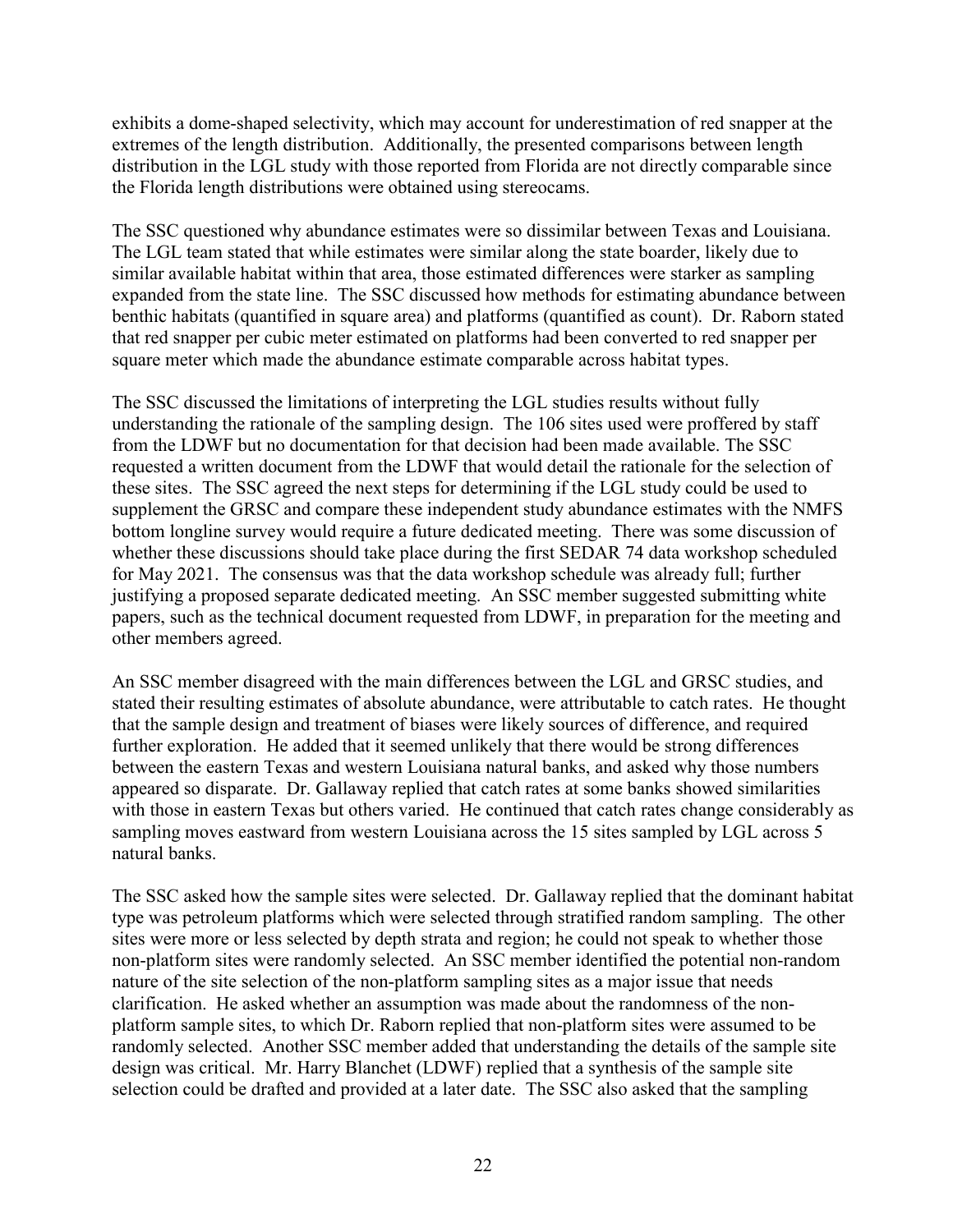allocation (e.g., the number of samples compared to the total number of samples taken) by strata be detailed in any synthesis of sample site selection. Details like whether a gridded system was used to determine starting points for transects, proportional sampling by strata areal coverage, and selection reefs and of banks, will also be informative.

An SSC member asked whether differences have been identified between the work done by LGL in 2017 (BOEM study) and the current study. Dr. Egerton noted that decibel differencing was not possible in the BOEM study due to the use of a single echosounder. Dr. Raborn added that the BOEM study included some species not included in the current LGL study from the SRV survey, due to the unavailability of the decibel differencing to remove those species from analysis. Dr. Raborn added that an additional 37 platform sites were included in the LGL study from the 2017 BOEM study; however, these data were not discussed separately.

An SSC member revisited the question about the underestimation of the smaller size classes by the methods used in the LGL study, and asked whether that issue could be investigated. Dr. Raborn replied that the age- and length-frequency histograms may be underestimating the smaller fish; however, the SRV and hydroacoustic surveys would have captured those fish. Another SSC member asked whether the hydroacoustic survey was size selective. Dr. Raborn affirmed that to be true; Dr. Egerton added that any target with a swim bladder was picked up by the hydroacoustic survey. The SSC member then asked if the species composition information from the camera surveys were also picking up those small fish, and whether the  $2 - 4$ -year-old red snapper are being adequately captured by those gears. Dr. Gallaway replied that the size distribution of fish by strata is discussed in the appendix of the report.

Specific to the LGL study, the SSC thought more information was needed before it could be considered for informing management. Generally, SSC members discussed the utility of a specific workshop to discuss both the GRSC and LGL studies, and reconcile the differences therein.

### *Review: SEDAR Schedule*

Mr. Rindone discussed the SEDAR schedule with the SSC, which discussed opportunities to conduct a research track for gag grouper. The 2025 operational assessment for cobia could be moved up to 2024, to make room for gag grouper to be assessed as a research track in 2025. Dr. Julie Neer (SEDAR) noted that the SEFSC has indicated not more than two research tracks can be co-occurring in a region. She added that there were several research recommendations from SEDAR 72 for gag that the SEFSC thought were best addressed by a research track, including MSY proxies, incorporation of red tide, and other issues.

**MOTION: Motion: The SSC recommends to the Council that the Cobia Operational Assessment currently scheduled in 2025 be moved to 2024 and a Gag Research Track be added to 2025.**

*Motion carried with no opposition***.**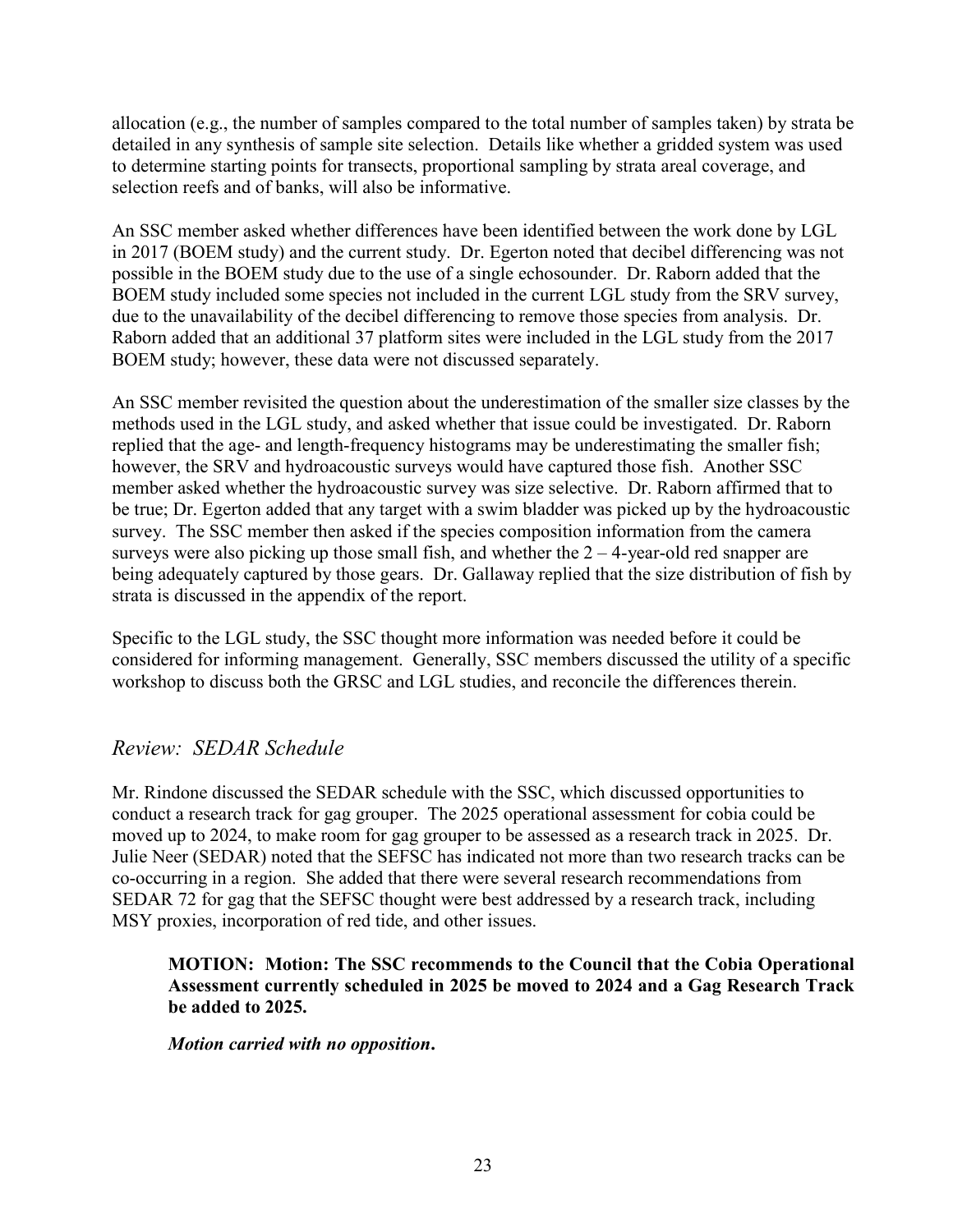Mr. Rindone discussed the Council's desire to assess the tilefish complex and the SSC's request for the SEFSC to conduct a data triage for the tilefish species. The SEFSC has already responded that they could not conduct that data triage outside of a research track assessment, as it likely would involve stock identification issues. Such a research track effort would need to be conducted separately for each of the three tilefish species. Alternatively, Council staff indicated that they would conduct a review of the available literature for the three tilefish species, to allow the SSC to consider the data available and how best to approach a future assessment of Gulf tilefish species.

The SSC noted that greater amberjack is listed as an operational assessment on the Council's SEDAR schedule. Dr. Neer replied that SEDAR has it noted as a possible research track, depending on the availability of the greater amberjack absolute abundance research being conducted in the Gulf and the South Atlantic.

An SSC member asked about the possibility of doing a data-limited assessment of midwater snappers. The SEFSC replied that its current data-limited approaches could be applied to midwater snappers, but doing so will require a stock assessment slot. An SSC member asked for a presentation about increases in recent landings of midwater snappers, including information about data imputation in 2020, and the quality assurance and quality control associated with those data. Council staff recommended investigating the data more before dedicating an assessment slot for midwater snappers.

# *Review: Interim Analysis Schedule*

Mr. Rindone reviewed the interim analysis schedule with the SSC. He noted that for red grouper in 2022, the inclusion of the SEAMAP Fall Groundfish survey necessitates that analysis being delayed until March 2022.

# *Review of Finalized Great Red Snapper Count Report*

Dr. Greg Stunz reviewed the results of the  $GRSC<sup>4</sup>$  $GRSC<sup>4</sup>$  $GRSC<sup>4</sup>$  and the response to reviewer comments received in April 2021. A full summary of the methods used in the study is available in the March/April 2021 SSC Meeting Summary<sup>[5](#page-23-1)</sup>. Generally, the peer-review requested explicitly describing the stratified random sampling design; capturing as much additional variability as possible (including adding 'variance buffer'); improving estimators, calibrations, and modification of post-strata based on suggestions; re-evaluating the contribution of the UCB; development of an alternate estimator of variance to capture additional uncertainty; and, development of an alternate estimator to reduce bias. The final results indicate an absolute abundance estimate of 118 million red snapper in the Gulf, with a CV of 15%.

Dr. Stunz also noted that additional requests from the SEFSC were submitted on the Friday prior to the SSC's September meeting, which the GRSC team has addressed.

<span id="page-23-0"></span><sup>&</sup>lt;sup>4</sup> [https://www.harte.org/sites/default/files/inline-files/Great%20Red%20Snapper%20Count\\_Final%20Report.pdf](https://www.harte.org/sites/default/files/inline-files/Great%20Red%20Snapper%20Count_Final%20Report.pdf)

<span id="page-23-1"></span><sup>5</sup> <https://gulfcouncil.org/wp-content/uploads/Gulf-SSC-Summary-March-April-2021-04092021.pdf>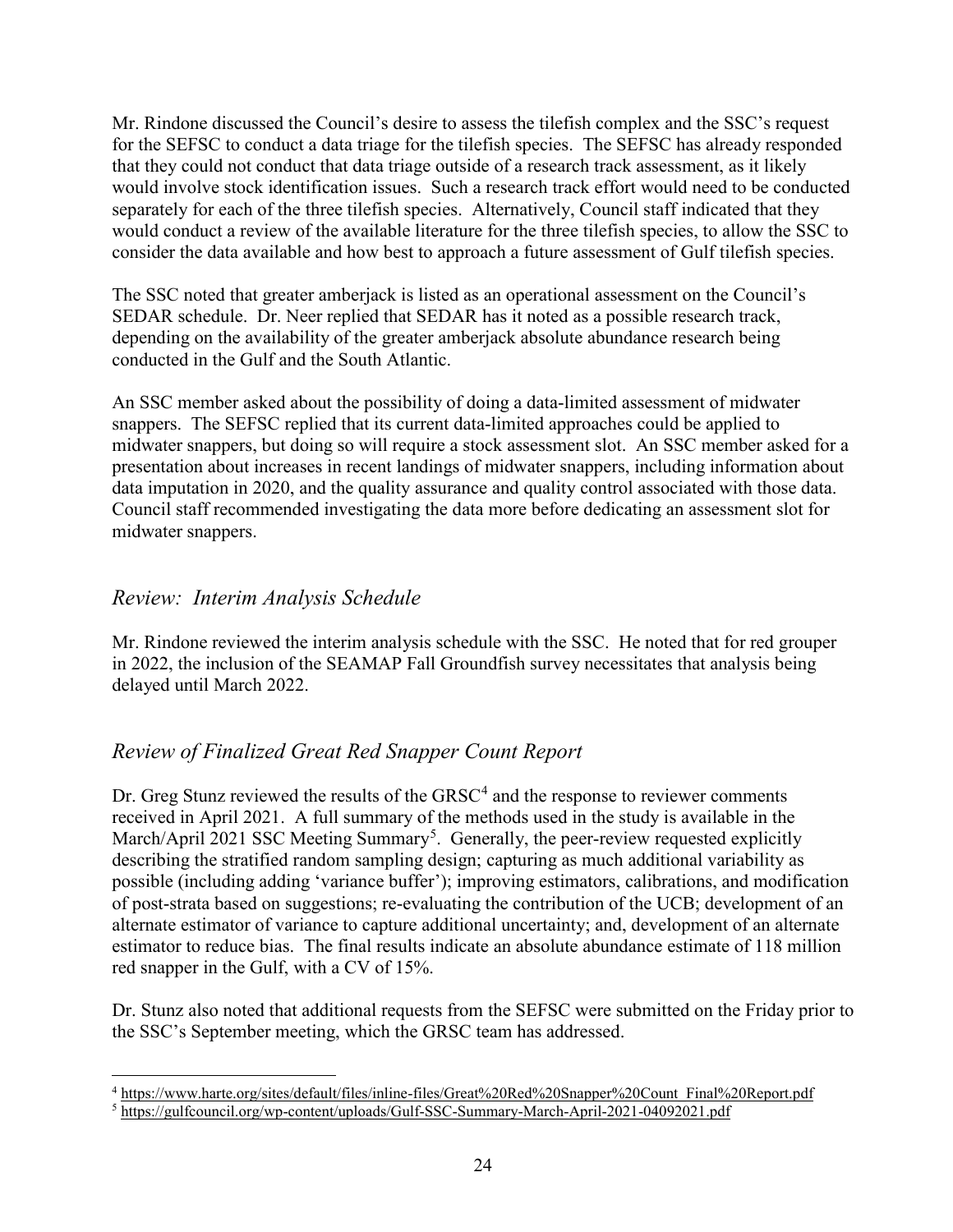#### *Uncharacterized Bottom*

For Texas and Louisiana, the mean and standard deviation (SD) of fish density was calculated across random start point acoustic transects for mid- and shallow depths. Red snapper density was estimated as fish density times the region-specific mean proportion of red snapper. Variance combined uncertainty was performed across transects and in the proportion. Lastly, the mean and SD of red snapper density for the deep depth strata was calculated using transects from randomly selected locations using camera-based assessment survey system (CBASS) visual counts. For Mississippi and Alabama, the mean and SD of red snapper density for the all depths was calculated using transects from randomly selected locations using CBASS visual counts. For Florida, the mean and SD of red snapper density for 3 regions and all depths was calculated from randomly selected ROV visual transects.

#### *Hardbottom*

For Texas and Louisiana, the mean and SD of red snapper density was calculated across random start point hydroacoustic transects, with paired species composition for areas of known hardbottom. Data for Louisiana were imputed based on Texas observations. For Mississippi and Alabama, the mean and SD of red snapper density was calculated across random selected features using camera MaxN counts and a fixed area surveyed. Hardbottom in Florida was not separated out from natural bottom, given the composition of those habitat strata on the west Florida shelf.

#### *Artificial Reefs*

In Texas, and as imputed for Louisiana, the mean and SD of red snapper density was calculated across random hydroacoustic surveys of a structure with paired species composition for platform structures and clusters of smaller structures. In Mississippi and Alabama, the mean and SD of red snapper density was calculated for each depth across random selected sites. Red snapper density was combined with the stratified estimated total number of structures within each depth to obtain total numbers per depth category, with uncertainty from both estimates combined. For Florida, the mean and SD of red snapper density per structure for each depth was calculated from randomly selected remotely operated vehicles (ROV) visual point counts.

#### *Pipelines*

For all regions, the mean and SD of red snapper density were calculated across transects from randomly selected pipeline arcs from data provided by the Bureau of Ocean Energy Management.

#### *Revised Estimations*

Dr. Lynn Stokes stated that, in the secondary analysis, revisions were made in each state estimate. For Florida, post-strata were eliminated as recommended by the independent reviewers. In Mississippi and Alabama, the variance was adjusted to account for estimation of the artificial reef population size. The variance estimate for Texas was increased to include a variance component due to calibration in the UCB stratum; post-strata were added to the UCB due to separate calibration factors; an error in identifying transects was corrected, resulting in fewer transects in the UCB. These Texas changes also affect imputed data for Louisiana. In total , the estimate of absolute abundance was reduced by  $\sim$  4.9 million red snapper, and the Gulf-wide CV was similar to that calculated before these changes were made.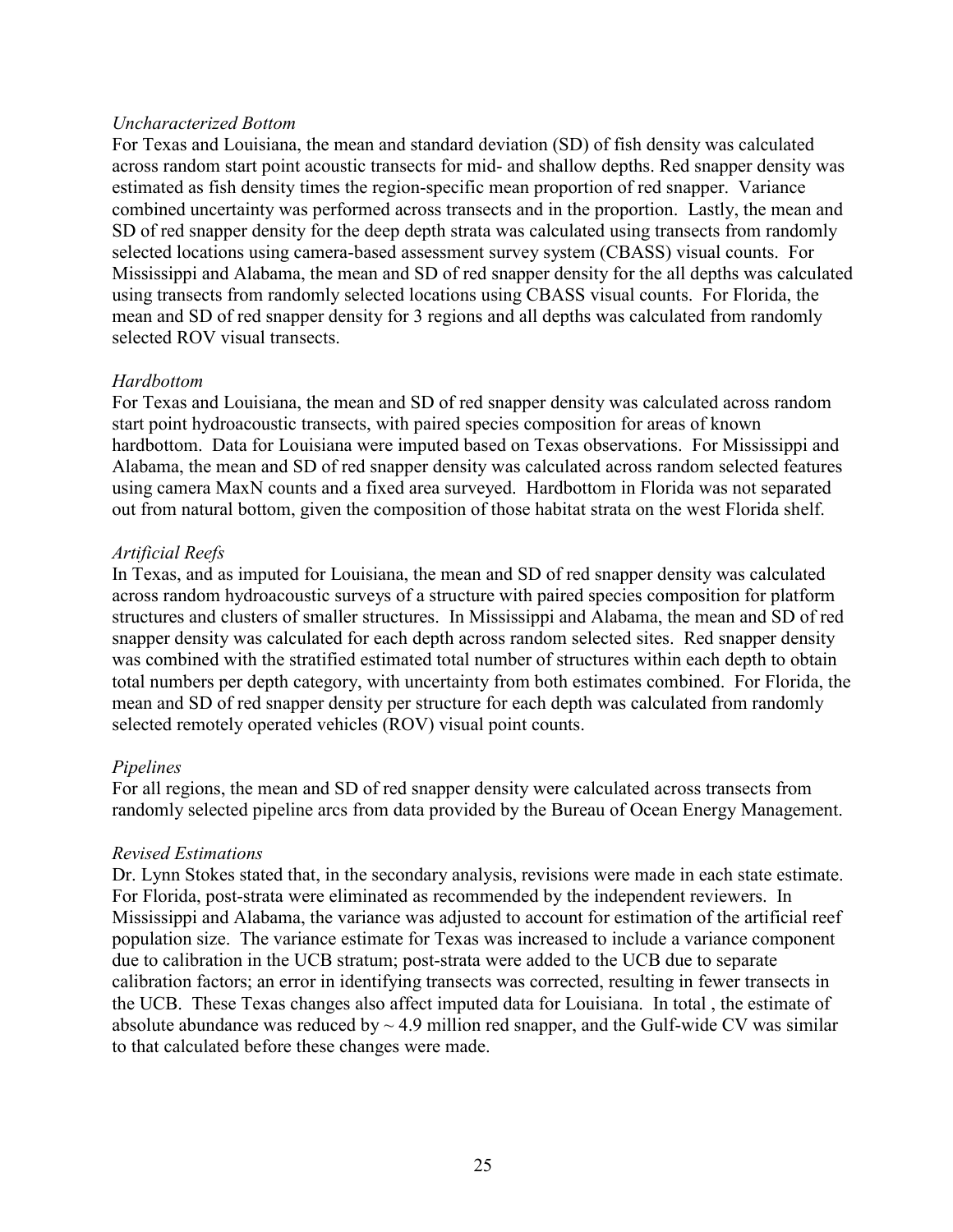For the Texas UCB, in the mid-and shallow depth strata, calibration factors were estimated from independent experimental data. An unbiased estimate of the variance of a product of two independent random variables has a closed form (Goodman 1962). This estimator was used for the variance for all mid-and shallow depth strata for the UCB. A calibration method was also applied to the natural bottom strata in Texas, but the data on which the calibration was based was not readily available; thus, a "worst case scenario" approach was used to examine the effects. The multiplicative increase in the variance of the red snapper abundance estimate due to calibration for each of the six post-strata of the UCB in Texas was calculated, and ranged from 1.01 to 2.77. Next, the maximum value was applied to the remaining post-strata using the calibration for Texas and Louisiana, which increased the variance estimates as shown in the report.

An SSC member asked about the spatial delineation of strata in Florida. An investigator with the GRSC indicated that the UCB area off of central Florida was extensive and likely contributing to the high abundance estimates for that region. The investigator continued that, as a results of the GRSC, more information about red snapper abundance within the UCB is known and it is likely that future studies will approach quantifying these areas differently because of these study results. Dr. Stokes added that if the strata were drawn differently, this would affect the variance but would not the final estimate or any bias, and the probability of error is directionally equal.

An SSC member questioned how the estimates of abundance can be so skewed to the eastern Gulf in the GRSC and to the western Gulf in SEDAR 52. Dr. Patterson replied that the samples collected were randomly taken, and the CVs appropriately determined, noting that the UCB off Florida often is composed of more than just sand or mud (e.g., low relief, sponges).

An SSC member asked about the application of a power analysis to examine the ability to adequately sample these new areas. Dr. Stunz reiterated that the unforeseen UCB habitat selection of red snapper was not originally anticipated and therefore could not be explicitly accounted for using the original sampling design approach. Dr. Stokes stated that generally power analyses are generally more appropriate when developing hypothesis testing before conducting a study. She did add that better variances can be applied to determine appropriate sample sizes by strata in the future. Dr. Patterson added that in the original proposal, the number of natural and UCB sites was about half of that ultimately sampled in the final sample design. He affirmed the random nature of the Florida design, with a predicted CV of less than 30% (in reality, 22%).

An SEFSC staff member asked to see a comprehensive map of the samples in space to better interpret the spatially-explicit abundance estimate. The counts put most of the fish in the shallower depth bins. Dr. Stunz said a heat map of the samples in space is provided in the GRSC report. He added that perhaps "shallow" wasn't the appropriate term; in some places in the Gulf, that stratum  $(10 - 40 \text{ m})$  extends well into federal waters. The SEFSC staff added that the  $10 -$ 20m portion of the 10 – 40m depth bin appears under-sampled; however, surveys of this depth band observed no red snapper (age 2 or older). Dr. Ahrens added that because the sample size in that  $10 - 20$ m range is low (n = 26), if those samples are truly random, then the mean for that stratum is unbiased. He added that there are significantly more samples in the 20 – 40m range of the shallow water stratum off FL.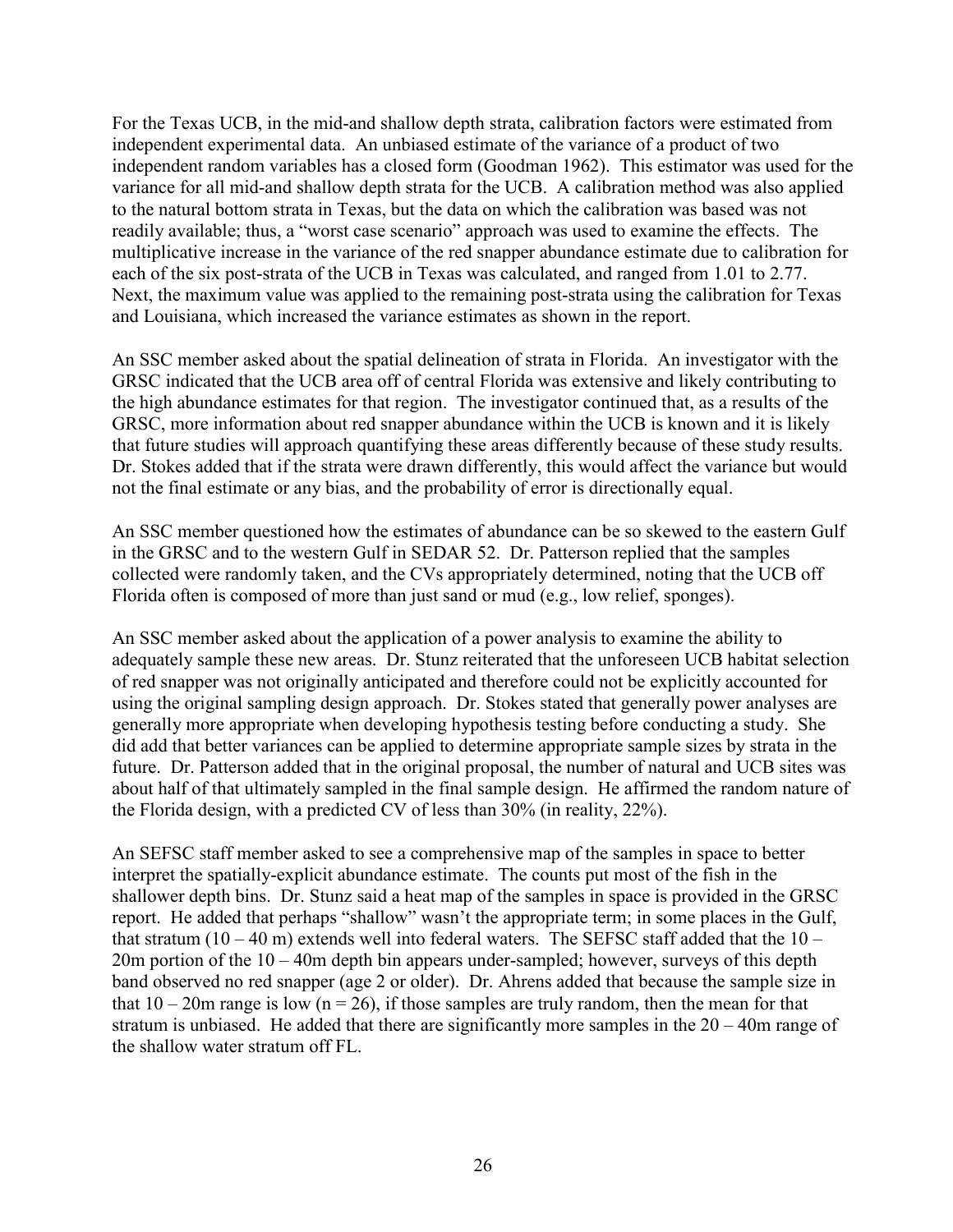The SSC discussed how to get from an estimate of absolute abundance to a point where a catch level could be recommended. SSC members thought that having the GRSC move through the SEDAR process for thorough consideration was most appropriate. Further, the SSC discussed how it might proceed at its November 2021 meeting, given that it cannot move forward with a recommendation of which data to use for the estimate of absolute abundance for Louisiana.

The SSC discussed the abundance estimate from the  $10 - 40$  m UCB stratum off Florida. Specifically, the SSC discussed that the estimated abundance estimate is equal across all depths within this stratum yet, this may not align closely with existing empirical data that suggest that red snapper is more abundant in depths from  $25 - 40$  m than the  $10 - 25$  m portion of the stratum. Council staff suggested that the predicted probability of occurrence across the range of sampled depths could be evaluated by examining the partial effects depth plot from the fitted random forest model. This may inform whether a uniform estimate across the  $10 - 40$  m stratum is an appropriate assumption or if a more refined estimate should be considered by splitting the stratum into smaller depth bins.

The SSC was clear that the GRSC and LGL studies should be treated completely separately, and not be directly compared. SSC members discussed the accessibility of UCB red snapper by the directed fishing fleets, noting that current fishing technology and practices likely allow all of the UCB to be accessed by fishermen, though at varying intensities or susceptibilities. An SSC member added that the GRSC was not designed to partition portions of the UCB by their estimated susceptibility to fishing pressure, and should not be assumed to directly inform that effort.

### **Motion: SSC recommends the design and data from the GRSC are suitable for consideration in the SEDAR 74 process. SSC also recommends further evaluation of the estimates of absolute abundance and the methods and analysis used for estimation of the red snapper population.**

*Motion carried with no opposition***.**

## *Presentation on EFH Consultation Process*

This agenda item was not covered due to time constraints.

### *Public Comment*

A member of the public criticized the Council's risk policy, and thought that a more conservative approach to setting catch recommendations was warranted. A member of the public expressed support for the consideration of the GRSC in SEDAR 74, and in the consideration of SRFS in SEDAR 72, but questioned the purpose of the proposed EFP for recreational fish tags. A member of the public thought additional outreach was needed for the public to understand the effects of the GRSC, and that the proposed EFP for recreational fish tags was poorly informed and needed far more research before it should be considered. A Council member asked about the adjustment of the GRSC estimates for buried pipelines, and the total count of petroleum platforms included in the study, and asked that the Texas portion of the GRSC be presented for contrast.